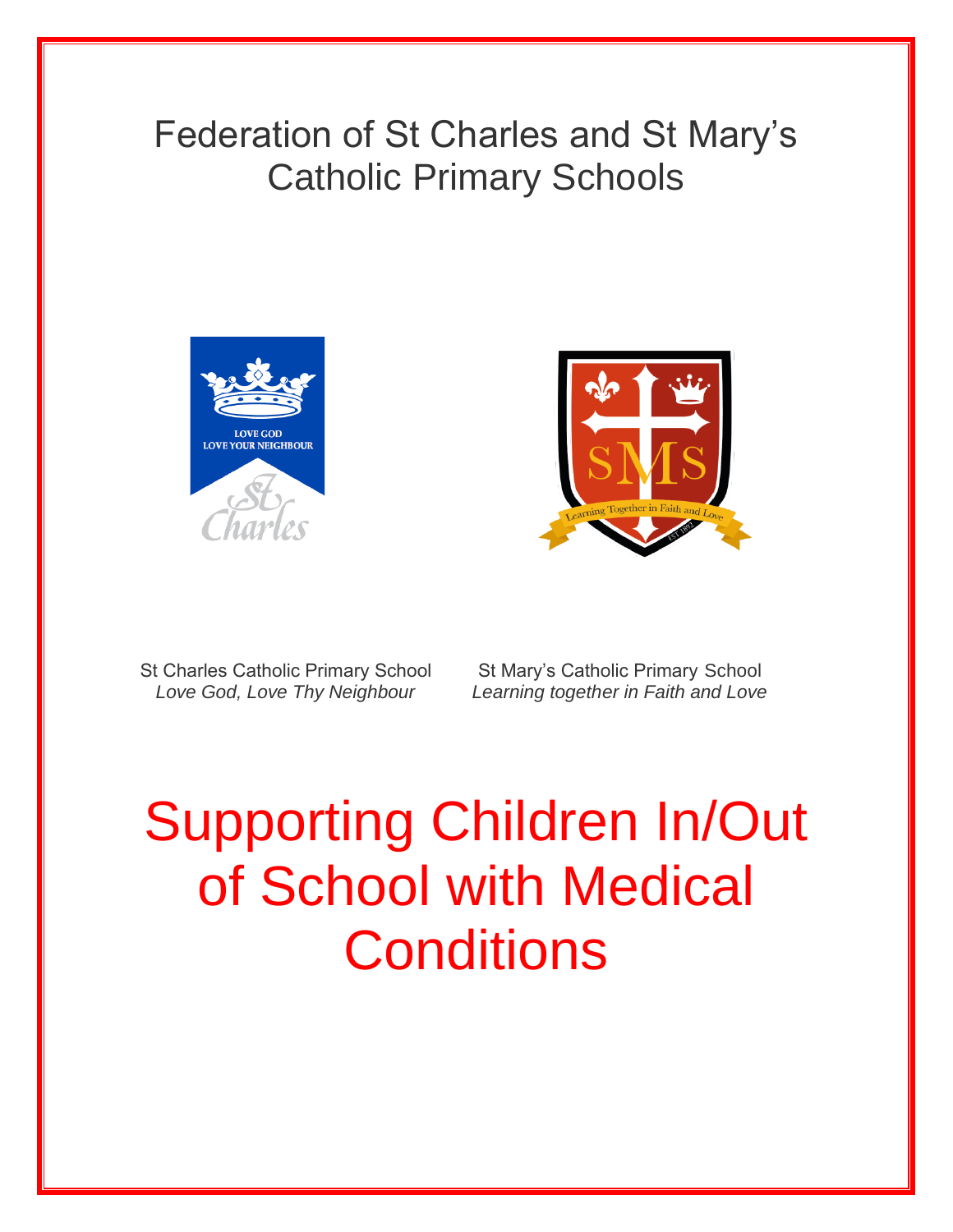#### **Mission Statement**

'Learning together in Faith and Love"

• St. Mary's R.C. Primary School exists to serve the Roman Catholic families of the Parish of Our Lady of the Holy Souls, Kensal New Town and other local parishes.

#### **The aims of our schools are:**

- To promote Christian values where pupils live, learn and celebrate the teaching of Christ.
- To provide a curriculum which is broad, balanced and meaningful and where pupils can experience enjoyment and fulfilment.
- To promote the highest standards of teaching and learning within the framework of the National Curriculum
- To develop in each pupil a sense of achievement, value and self worth and to achieve the standards of which they are capable.
- To help our pupils acquire the skills of independent learning and make sufficiently rapid progress.
- To provide a safe and secure environment where pupils feel valued, and where they respect, help and care for each other.
- To involve parents in all aspects of their pupil's education and promote good home/school partnership.
- To develop in our pupils awareness and respect for the different cultures and religions represented in society and their responsibility to the wider community.
- To foster the continuing development of staff, parents and governors in serving the community.

#### **St. Mary's Values- these are the values that underpin all areas of our school community:**

- Kindness
- Respect
- Tolerance
- Honesty
- Responsibility (for ourselves and our world)
- Co-operation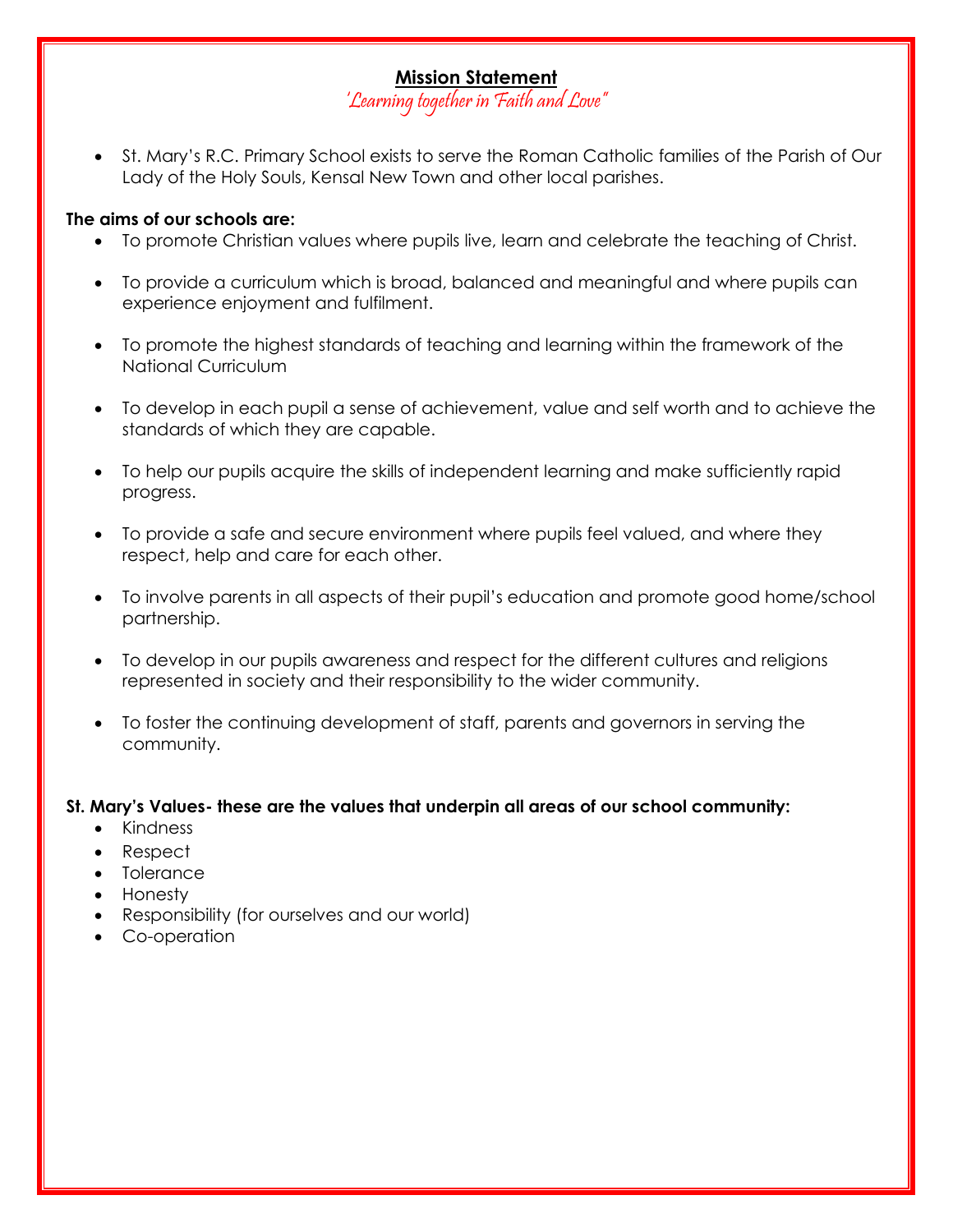#### **AIMS**

The Staff and Governors of St Charles and St Mary's Schools understand that they have a responsibility to make the school welcoming and supportive to pupils with medical conditions who currently attend and to those who may enroll in the future.

Both Schools aim to provide *all* children with *all* medical conditions the same opportunities as others at school. We will help to ensure they can:

- be healthy
- stay safe
- enjoy and achieve
- make a positive contribution
- achieve economic well-being.

Pupils with medical conditions are encouraged to take control of their condition. Pupils feel confident in the support they receive from the school to help them do this.

We aim to include all pupils with medical conditions in all school activities.

We want parents/carers of pupils with medical conditions to feel secure in the care their children receive at this school.

We ensure all staff understand their duty of care to children and young people in the event of an emergency.

All staff feel confident in knowing what to do in an emergency. They are aware of the School's Evacuation and School Lockdown Policy.

We understand that certain medical conditions are serious and can be potentially lifethreatening, particularly if ill managed or misunderstood.

All staff understand the common medical conditions that affect children at St Charles School. Staff receive training on the impact this can have on pupils such as Epi-pen training.

This medical conditions policy is understood and supported by the whole school and local health community.

#### **PROCEDURE**

The person responsible, named at the end of this document, is accountable for ensuring that whenever the school is notified that a pupil has a medical condition: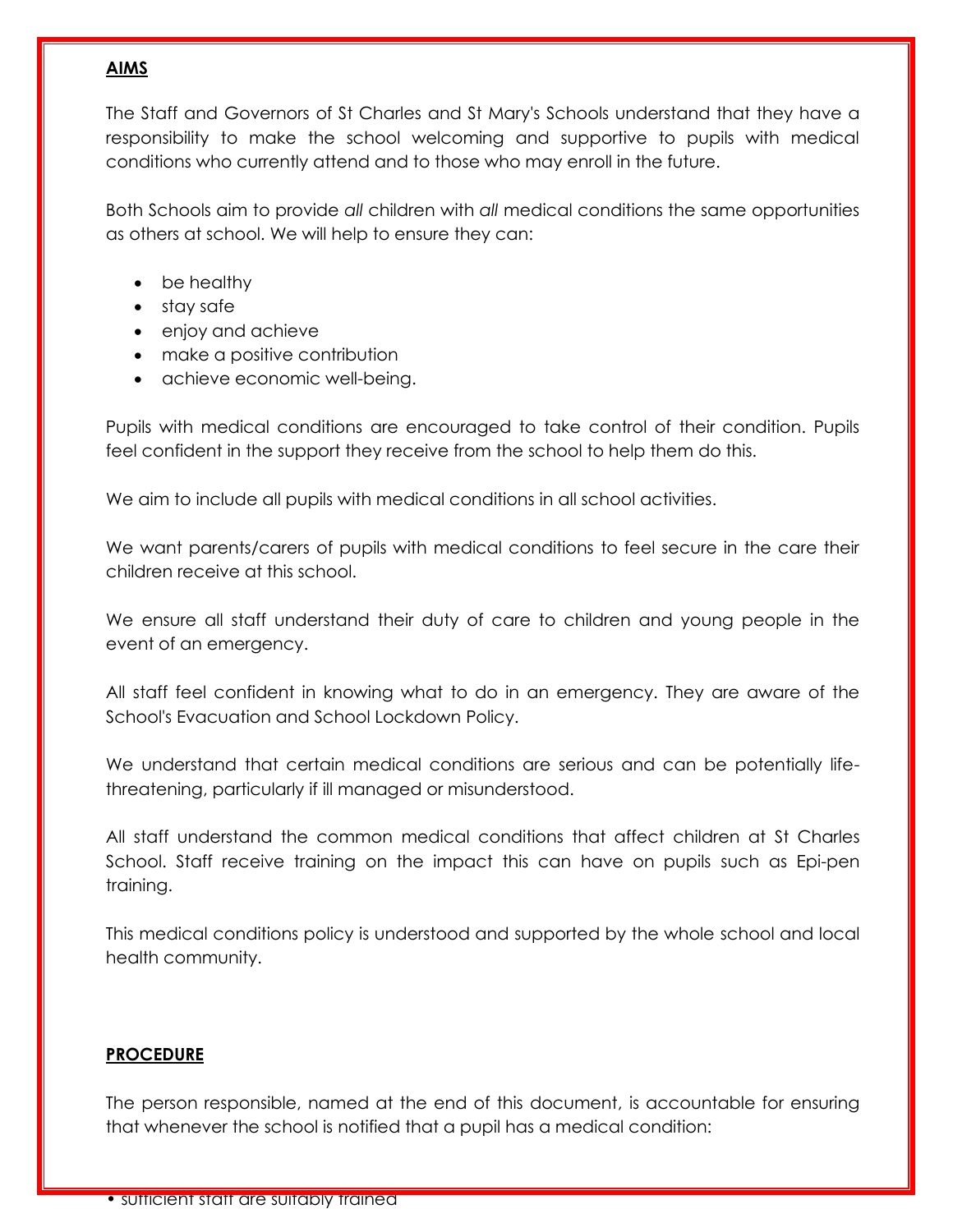- all relevant staff are made aware of a child's condition
- cover arrangements in case of staff absence/turnover is always available
- supply teachers are briefed
- risk assessments for visits and activities out of the normal timetable are carried out
- individual healthcare plans are monitored (at least annually)
- transitional arrangements between schools are carried out

• if a child's needs change; the above measures are adjusted accordingly Where children are joining St Mary's Catholic Primary at the start of a new academic year, these arrangements should be in place for the start of term.

Where a child joins mid-term or a new diagnosis is given, arrangements should be in place as soon as possible, ideally within two weeks.

Any pupil with a medical condition requiring medication or support in school should have an individual healthcare plan, which details the support that child needs. If the parents, healthcare professional and school agree that a healthcare plan is inappropriate or disproportionate, a record of the child's medical condition and any implications for the child will be kept in the school's medical record and the child's individual record.

#### **CONSULTATION WITH KEY STAKEHOLDERS**

St Charles has consulted on the development of this medical condition policy with a widerange of key stakeholders within both the school and health settings. These key stakeholders include:

- + pupils with medical conditions
- $+$  school nurse
- + head teacher
- $\bullet$  + teachers
- + special educational needs coordinator
- + pastoral care/welfare officer
- + members of staff trained in first aid
- + all other school staff
- + school governors.

#### **COMMUNICATING WITH STAFF, PARENTS AND KEY STAKEHOLDERS**

Pupils are informed and regularly reminded about the medical conditions policy:

- through the school's Student Council Body
- in Religious Education (RE) and personal, social and health education (PSHE) classes
- through school-wide communication about results of the monitoring and evaluation of the policy.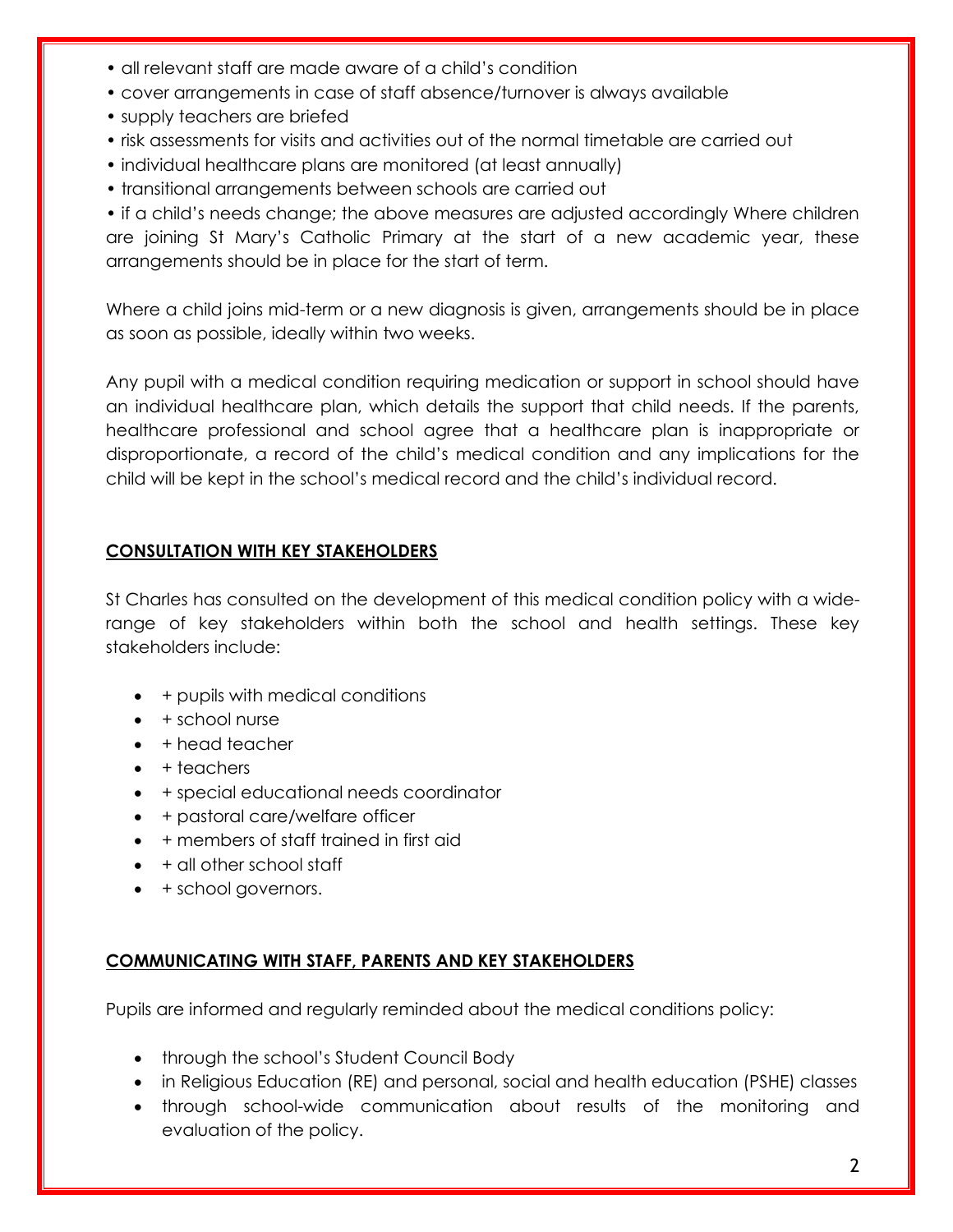Parents are informed and regularly reminded about the medical conditions policy:

- at the start of the school year when communication is sent out about Healthcare Plans and medical arrangements.
- in the school newsletter at several intervals in the school year
- when their child is enrolled as a new pupil
- via the school's website, where it is available all year round

School staff are informed and regularly reminded about the medical conditions policy:

- through copies available in the Staffroom and on the Website.
- at scheduled medical conditions training
- all supply and temporary staff are informed of the policy and their responsibilities. They are asked to study photographs of pupils with allergies displayed in each classroom.

#### **Photographs of children with allergies**

Photographs of all children with allergies are filed in the Medical folders and placed in the staffroom and also in their classroom where staff can have easy access. Supply teachers are asked to familiarise themselves with these children when they sign in at the start of the day. These photographs are also displayed in the kitchen, next to the serving hatch, to help the kitchen staff to identify the children as they serve.

#### **TRAINING**

All staff are aware of the most common serious medical conditions at this school. Staff understand their duty of care to pupils in the event of an emergency. In an emergency situation school staff are required under common law duty of care to act like any reasonably prudent parent. This may include administering medication.

All staff who work with groups of pupils at St Charles and St Mary's receive training and know what to do in an emergency for the pupils in their care with medical conditions.

We use Healthcare Plans to inform the appropriate staff (including supply teachers and support staff) of pupils in their care who may need emergency help.

We have procedures in place so that a copy of the pupil's Healthcare Plan is sent to the emergency care setting with the pupil. On occasions when this is not possible, the form is sent (or the information on it is communicated) to the hospital as soon as possible.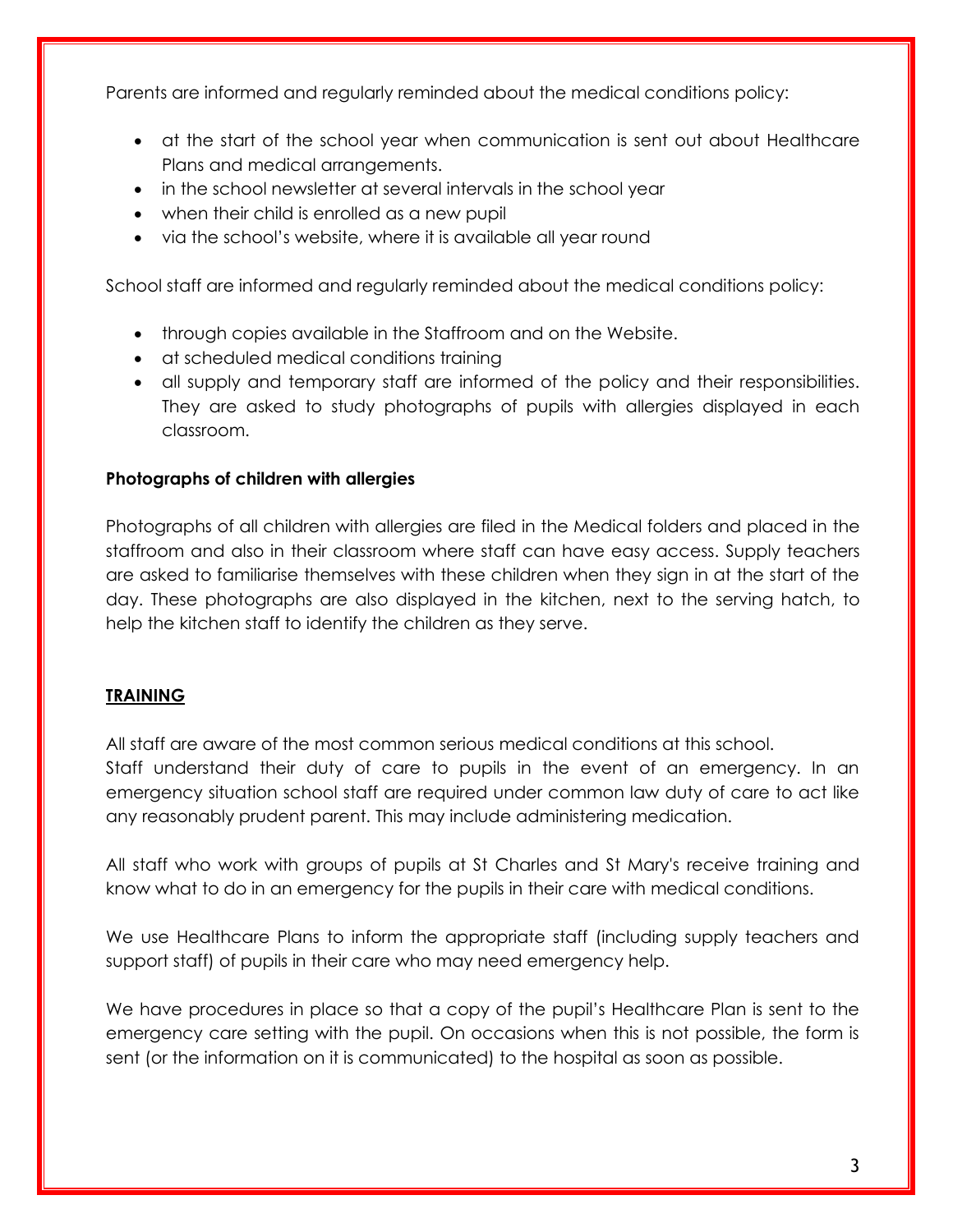#### **GENERAL EMERGENCY PRODECURES**

All staff know what action to take in the event of a medical emergency. This includes:

- how to contact emergency services and what information to give
- who to contact within the school.

If a pupil needs to be taken to hospital, a member of staff will always accompany them and will stay with them until a parent arrives. The school tries to ensure that the staff member will be one the pupil knows. A child with a head Injury will be accompanied by two members of staff.

#### **ADMINISTERING MEDICATION IN SCHOOL**

#### **Administration – emergency medication**

All pupils with medical conditions have **easy access to their emergency medication (In the classroom and the Dining Hall)**.

Pupils who do not carry and administer their own emergency medication understand the arrangements for a member of staff (usually a first aider) to assist in helping them take their medication safely.

#### **Administration – general**

All use of medication defined as a controlled drug, even if the pupil can administer the medication themselves, is done under the supervision of a named member of staff.

We understand the importance of medication being taken as prescribed.

All staff are aware that there is no legal or contractual duty for any member of staff to administer medication or supervise a pupil taking medication unless they have been specifically contracted to do so.

Many other members of staff are happy to take on the voluntary role of administering medication. For medication where no specific training is necessary, any member of staff may administer prescribed and non-prescribed medication to pupils under the age of 16, but only with the written consent of the pupil's parent.

All school staff have been informed through training that they are required, under common law duty of care, to act like any reasonably prudent parent in an emergency situation. This may include taking action such as administering medication.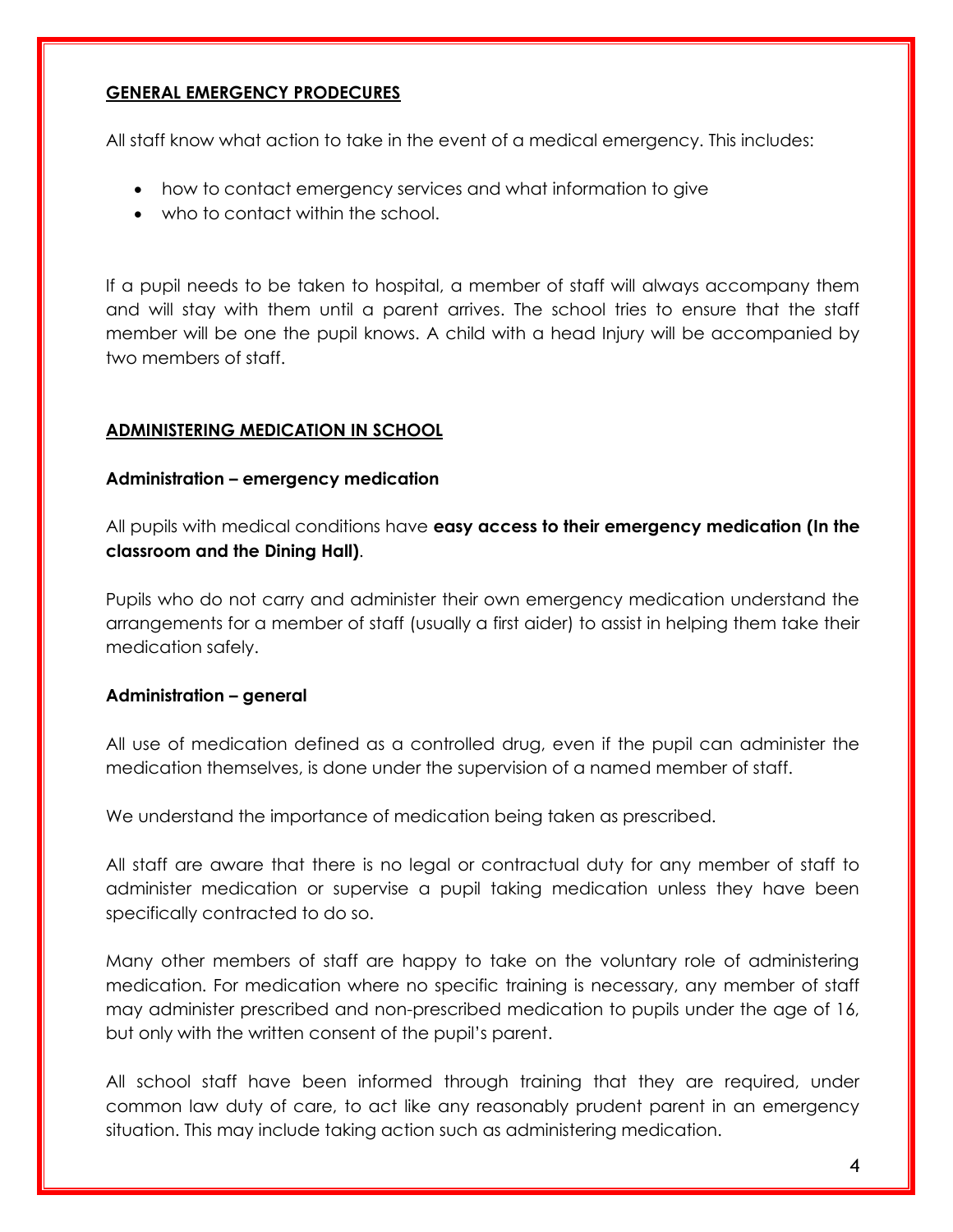Parents should understand that if their child's medication changes or is discontinued, or the dose or administration method changes, that they should notify the school immediately.

If a pupil refuses their medication, staff record this and follow procedures. Parents are informed as soon as possible.

All staff attending off-site visits are aware of any pupils with medical conditions on the visit. They receive information about the type of condition, what to do in an emergency and any other additional support necessary, including any additional medication or equipment needed. This Is done via the School's Risk Assessment form.

If a trained member of staff, who is usually responsible for administering medication, is not available the School makes alternative arrangements to provide the service.

If a pupil misuses medication, either their own or another pupil's, their parents are informed as soon as possible. These pupils are subject to the school's usual disciplinary procedures.

#### **ILLNESS AND MEDICATION**

#### **Illness in School**

When a child is considered too ill to remain in school, the Head of School or Assistant Head must be informed, unless urgent treatment is required. The secretary, or a member of staff will then telephone parents/guardians or an emergency contact number.

#### **Medicines**

The best place for a child that is unwell is at home. Sick children are unable to cope with school activities, and in the case of infectious illness the other children and staff are at risk.

In general, at St Mary's we advise parents that medicines should not be brought into school, although there are certain circumstances where the dispensing of medicines is a straight forward discharge of the "loco parents" duty of care, as in case of long term illnesses, such as Asthma or Epilepsy. Medication in these cases may need to be given during the school day or be available in an emergency.

When a child is required to take medication within school hours, they should have a letter/certificate from a doctor indicating that they are fit to attend school.

#### **Safe storage – non-emergency medication**

All non-emergency medication must be kept in the refrigerator in the Main School Office. Medicines are kept in sealed plastic wallets.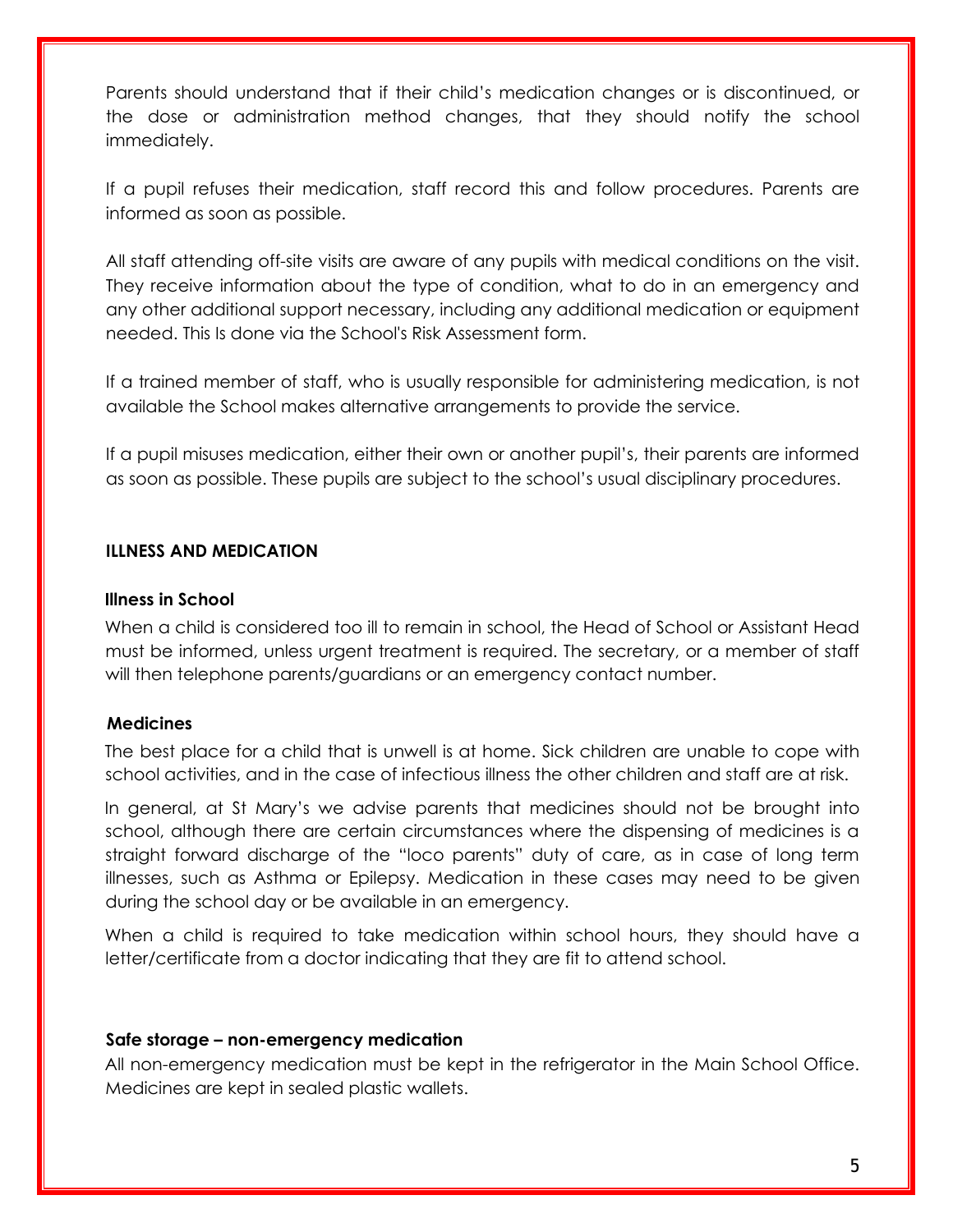Pupils may be responsible for their own inhalers, although younger pupils may need guidance from a member of staff.

Pupils with medical conditions know where their medication is stored and how to access it.

Staff ensure that medication is only accessible to those for whom it is prescribed.

#### **Inhalers and Epi-Pens**

Individual inhalers and Epi-Pens are stored in children's classrooms, in clearly labeled plastic zip wallets, easily accessible. There is a Medical File in each class as well, containing all the relevant information and Individual Health Plans for identified pupils. In case of allergies, the photo of a child with allergens is displayed in the kitchen for catering staff's reference.

#### **Administration**

The administration of medicines is carried out by a First Aider. The label on the medicine container should be checked against the school medicine record. Discrepancies should be queried with the parent before administering a medicine. A record of dosages should be kept on the form.

#### **Disposal**

Medicines no longer required should be returned to the parent for disposal. In the last resort unwanted medicines should be disposed of on the school premises by the Health & Safety Coordinator

The identified member of staff checks the expiry dates for all medication stored at school each term.

The identified member of staff, along with the parents of pupils with medical conditions, ensures that all emergency and non-emergency medication brought in to school is clearly labeled with the pupil's name, the name and dose of the medication and the frequency of dose. This includes all medication that pupils carry themselves.

All medication is supplied and stored, wherever possible, in its original containers. All medication is labelled with the pupil's name, the name of the medication, expiry date and the prescriber's instructions for administration, including dose and frequency.

Medication is stored in accordance with instructions, paying particular note to temperature.

Some medication for pupils at St Mary's may need to be refrigerated. All refrigerated medication is stored in an airtight container and is clearly labelled. Refrigerators used for the storage of medication are in the Main Office, inaccessible to unsupervised pupils.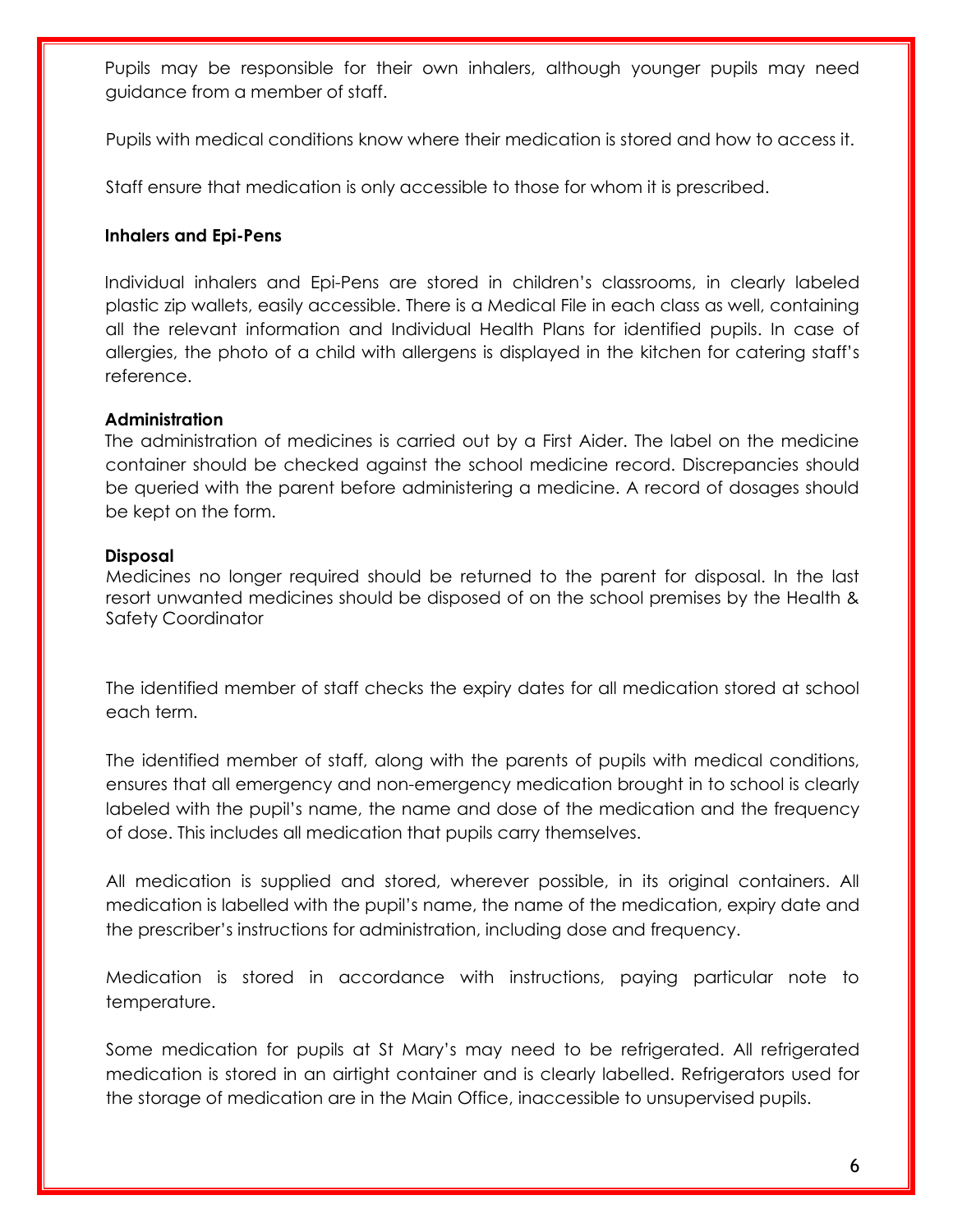All medication is sent home with pupils at the end of the school year. Medication is not stored in summer holidays.

It is the parent's responsibility to ensure new and in date medication comes into school on the first day of the new academic year.

#### **Safe disposal**

Parents are asked to collect out-of-date medication.

If parents do not pick up out-of-date medication, or at the end of the school year, medication is taken to a local pharmacy for safe disposal.

A named member of staff is responsible for checking the dates of medication and arranging for the disposal of any that have expired. This check is done at least three times a year.

Sharps boxes are used for the disposal of needles. Parents obtain sharps boxes from the child's GP or pediatrician on prescription. All sharps boxes in this school are stored in a locked cupboard unless alternative safe and secure arrangements are put in place on a case-by-case basis.

If a sharps box is needed on an off-site or residential visit, a named member of staff is responsible for its safe storage and return to a local pharmacy or to school or the pupil's parent.

Collection and disposal of sharps boxes is arranged with the local authority's environmental services.

#### **RECORD KEEPING**

#### **Enrolment forms**

Parents are asked if their child has any health conditions or health issues on the enrolment form, which is filled out at the start of each school year. Parents of new pupils starting at other times during the year are also asked to provide this information on enrolment forms.

#### **HEALTHCARE PLANS**

#### **Drawing up Healthcare Plans**

We use a Healthcare Plan, where appropriate, to record important details about individual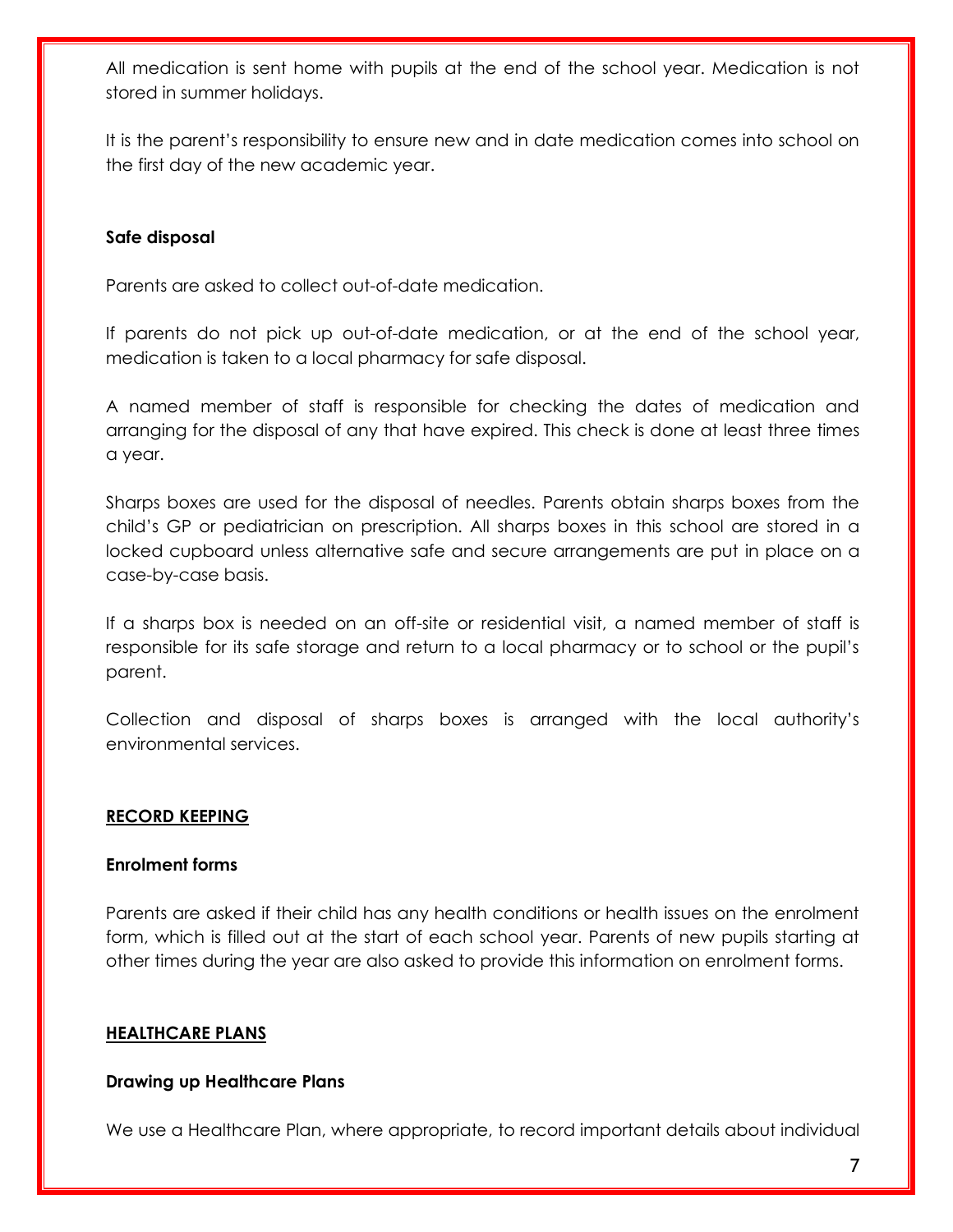children's medical needs at school, their triggers, signs, symptoms, medication and other treatments. Further documentation can be attached to the Healthcare Plan if required.

A Healthcare Plan, accompanied by an explanation of why and how it is used, is sent to all parents of pupils with a long-term medical condition. This is sent:

- at the start of the school year
- at enrolment
- when a diagnosis is first communicated to the school.

If a pupil has a short-term medical condition that requires medication during school hours, a medication form plus explanation is sent to the pupil's parents to complete.

The parents, healthcare professional and pupil with a medical condition, are asked to fill out the pupil's Healthcare Plan together. Parents then return these completed forms to the school.

The School ensures that a relevant member of school staff is also present, if required to help draw up a Healthcare Plan for pupils with complex healthcare or educational needs.

#### **School Healthcare Plan register**

Healthcare Plans are used to create a centralised register of pupils with medical needs. An identified member of staff has responsibility for the register at this school.

The responsible member of staff follows up with the parents any further details on a pupil's Healthcare Plan required or if permission for administration of medication is unclear or incomplete.

#### **Ongoing communication and review of Healthcare Plans**

Parents are regularly reminded to update their child's Healthcare Plan if their child has a medical emergency or if there have been changes to their symptoms (getting better or worse), or their medication and treatments change.

Staff use opportunities such as teacher–parent interviews and home–school diaries to check that information held by the school on a pupil's condition is accurate and up to date.

Every pupil with a Healthcare Plan at this school has their plan discussed and reviewed at least once a year.

#### **Storage and access to Healthcare Plans**

Parents and pupils at this school are provided with a copy of the pupil's current agreed Healthcare Plan.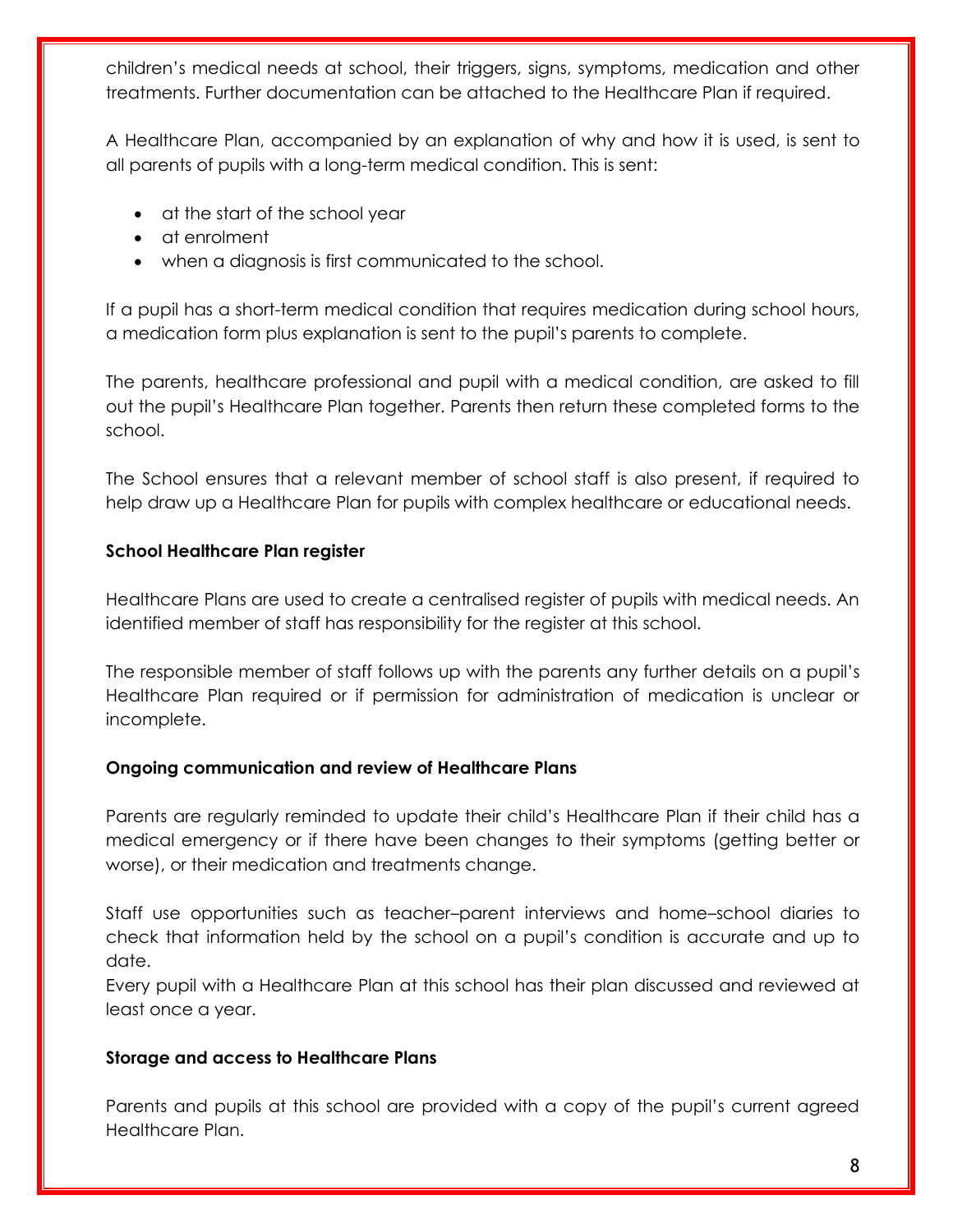Healthcare Plans are kept in a secure central location at school.

Apart from the central copy, specified members of staff (agreed by the pupil and parents) securely hold copies of pupils' Healthcare Plans. These copies are updated at the same time as the central copy.

All members of staff who work with groups of pupils have access to the Healthcare Plans of pupils in their care.

When a member of staff is new to a pupil group, for example due to staff absence, the school makes sure that they are made aware of (and have access to) the Healthcare Plans of pupils in their care.

The School ensures that all staff protect pupil confidentiality.

The school seeks permission from parents to allow the Healthcare Plan to be sent ahead to emergency care staff, should an emergency happen during school hours or at a school activity outside the normal school day. This permission is included on the Healthcare Plan.

The school seeks permission from the pupil and parents before sharing any medical information with any other party, such as when a pupil takes part in a work experience placement.

#### **Use of Healthcare Plans**

Healthcare Plans are used by the school to:

- inform the appropriate staff and supply teachers about the individual needs of a pupil with a medical condition in their care
- remind pupils with medical conditions to take their medication when they need to and, if appropriate, remind them to keep their emergency medication with them at all times
- identify common or important individual triggers for pupils with medical conditions at

school that bring on symptoms and can cause emergencies. This school uses this information to help reduce the impact of common triggers

- ensure that all medication stored at school is within the expiry date
- ensure this school's local emergency care services have a timely and accurate summary of a pupil's current medical management and healthcare in the event of an emergency
- remind parents of pupils with medical conditions to ensure that any medication kept at school for their child is within its expiry dates. This includes spare medication.

#### **Other record keeping**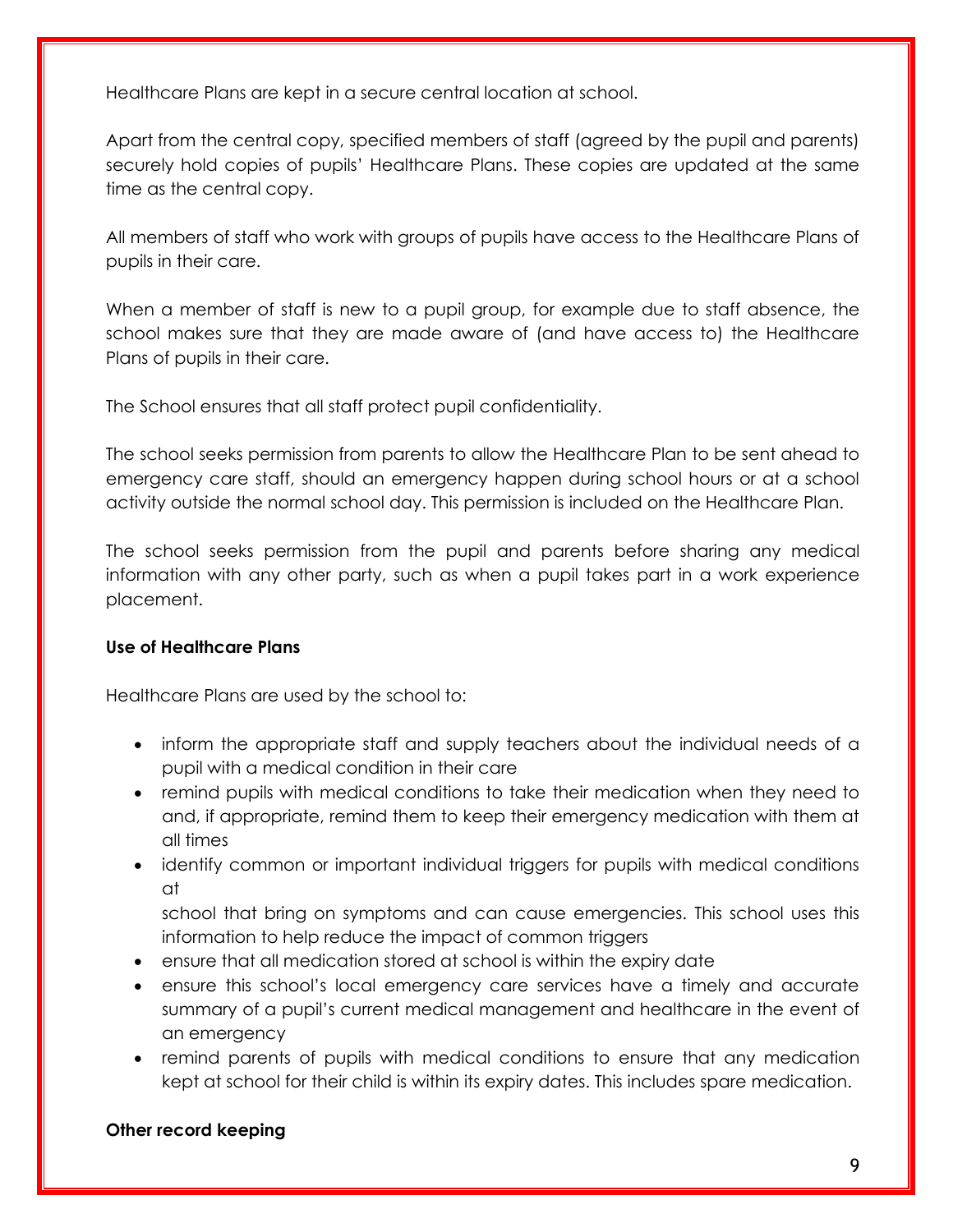The school keeps an accurate record of each occasion an individual pupil is given or supervised taking medication. Details of the supervising staff member, pupil, dose, date and time are recorded. If a pupil refuses to have medication administered, this is also recorded and parents are informed as soon as possible.

#### **CONSENT TO ADMINISTER MEDICINES**

If a pupil requires regular prescribed or non-prescribed medication at school, parents are asked to provide consent on their child's Healthcare Plan giving the pupil or staff permission to administer medication on a regular/daily basis, if required. A separate form is sent to parents for pupils taking short courses of medication.

All parents of pupils with a medical condition who may require medication in an emergency are asked to provide consent on the Healthcare Plan for staff to administer medication.

If a pupil requires regular/daily help in administering their medication, then the school outlines the school's agreement to administer this medication on the pupil's Healthcare Plan. The school and parents keep a copy of this agreement.

Parents of pupils with medical conditions at this school are all asked at the start of the school year on the Healthcare Plan if they and their child's healthcare professional believe the child is able to manage, carry and administer their own emergency medication.

#### **RESIDENCIAL VISITS**

Parents are sent a medical form to be completed and returned to school shortly before their child leaves for an overnight or extended day visit. This form requests up-to-date information about the pupil's current condition and their overall health. This provides essential and up-to-date information to relevant staff and school supervisors to help the pupil manage their condition while they are away. This includes information about medication not normally taken during school hours.

All residential visit forms are taken by the relevant staff member on visits and for all out-ofschool hours' activities where medication is required. These are accompanied by a copy of the pupil's Healthcare Plan.

All parents of pupils with a medical condition attending a school trip or overnight visit are asked for consent, giving staff permission to administer medication at night or in the morning if required.

Risk assessments are carried out by this school prior to any out-of-school visit and medical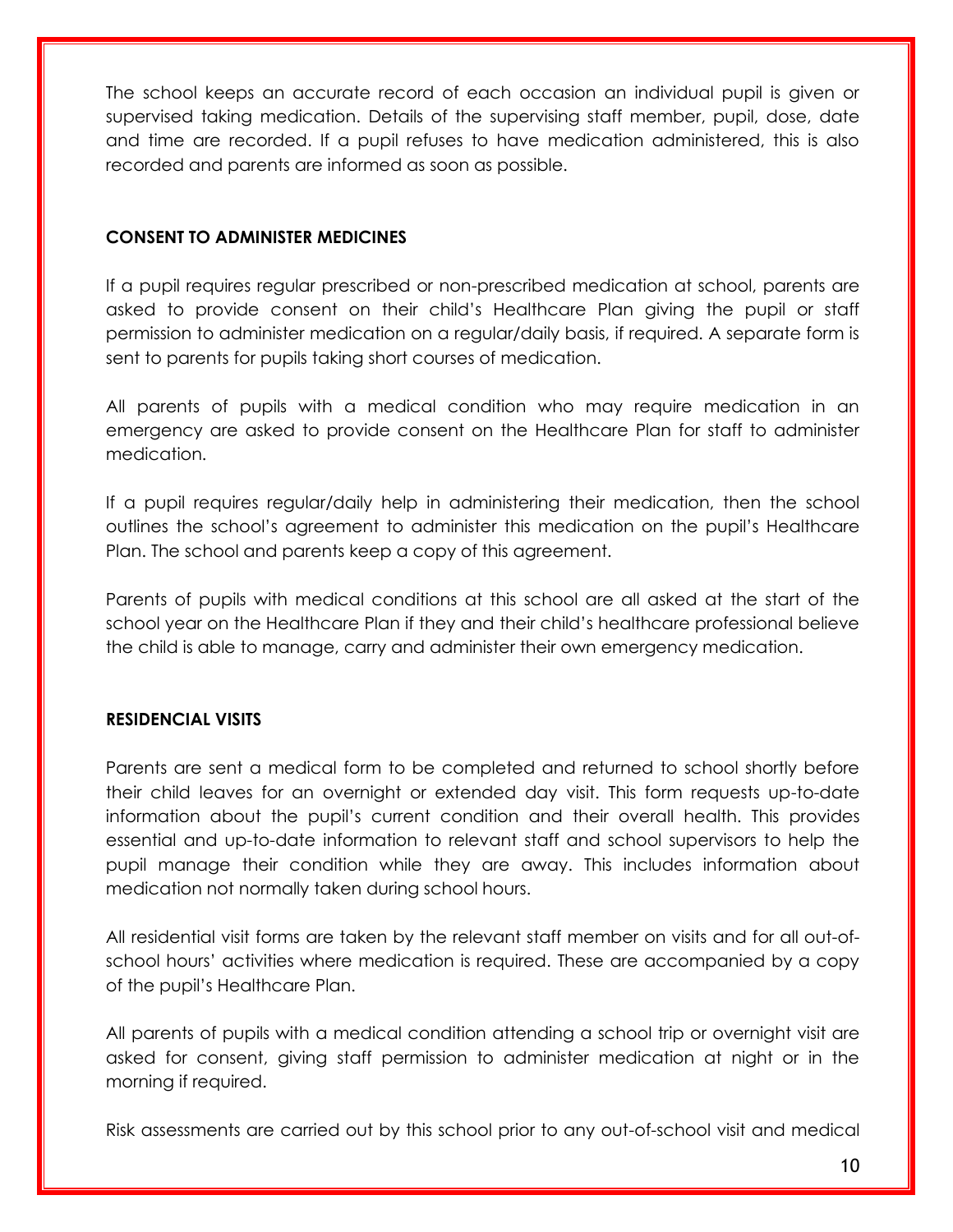conditions are considered during this process. Factors this school considers include: how all pupils will be able to access the activities proposed, how routine and emergency medication will be stored and administered, and where help can be obtained in an emergency.

We understand that there may be additional medication, equipment or other factors to consider when planning residential visits. This school considers additional medication and facilities that are normally available at school.

The residential visit form also details what medication and what does the pupil is currently taking at different times of the day. It helps to provide up-to-date information to relevant staff and supervisors to help the pupil manage their condition while they are away.

#### **AN INCLUSIVE ENVIRONMENT**

#### **Physical environment**

St Charles and St Mary's are committed to providing a physical environment that is accessible to pupils with medical conditions.

Pupils with medical conditions are included in the consultation process to ensure the physical environment at this school is accessible.

This school's commitment to an accessible physical environment includes out-of-school visits. Both schoosl recognise that this sometimes means changing activities or locations.

#### **Social interactions**

We ensure the needs of pupils with medical conditions are adequately considered to ensure their involvement in structured and unstructured social activities, including during breaks and before and after school.

We ensure the needs of pupils with medical conditions are adequately considered to ensure they have full access to extended school activities such as breakfast club, school productions, after school clubs and residential visits.

All staff at both schools are aware of the potential social problems that pupils with medical conditions may experience. Staff use this knowledge to try to prevent and deal with problems in accordance with the school's anti-bullying and behaviour policies.

Staff use opportunities such as personal, social and health education (PSHE) lessons to raise awareness of medical conditions amongst pupils and to help create a positive social environment.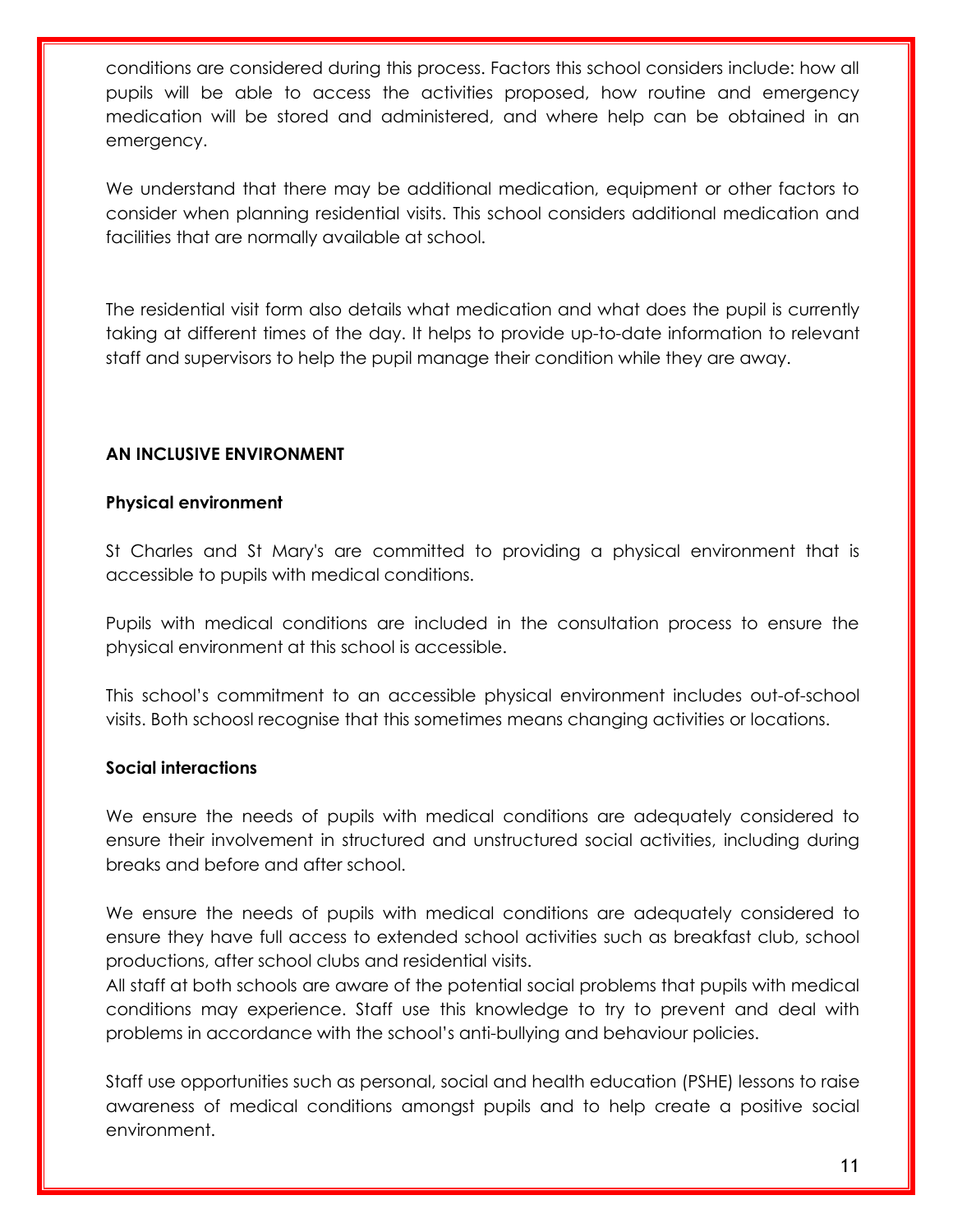#### **Exercise and physical activity**

Both schools understand the importance of all pupils taking part in sports, games and activities.

Both Schools ensure all classroom teachers, PE teachers and sports coaches make appropriate adjustments to sports, games and other activities to make physical activity accessible to all pupils.

Both schools ensure all classroom teachers, PE teachers and sports coaches understand that pupils should not be forced to take part in an activity if they feel unwell.

Teachers and sports coaches are aware of pupils in their care who have been advised to avoid or to take special precautions with particular activities.

Both Schools ensure all PE teachers, classroom teachers and school sports coaches are aware of the potential triggers for pupils' medical conditions when exercising and how to minimize these triggers.

Both schools ensure all pupils have the appropriate medication or food with them during physical activity and that pupils take them when needed.

Both Schools ensure all pupils with medical conditions are actively encouraged to take part in out-of-school clubs and team sports.

#### **Education and learning**

We ensure that pupils with medical conditions can participate fully in all aspects of the curriculum and ensures that appropriate adjustments and extra support are provided.

If a pupil is missing a lot of time at school, they have limited concentration or they are frequently tired, all teachers at this school understand that this may be due to their medical condition.

Teachers at both schools are aware of the potential for pupils with medical conditions to have special educational needs (SEN). Pupils with medical conditions who are finding it difficult to keep up with their studies are referred to the SEN coordinator. The school's SEN coordinator consults the pupil, parents and the pupil's healthcare professional to ensure the effect of the pupil's condition on their schoolwork is properly considered.

We ensure that lessons about common medical conditions are incorporated into PSHE lessons and other parts of the curriculum.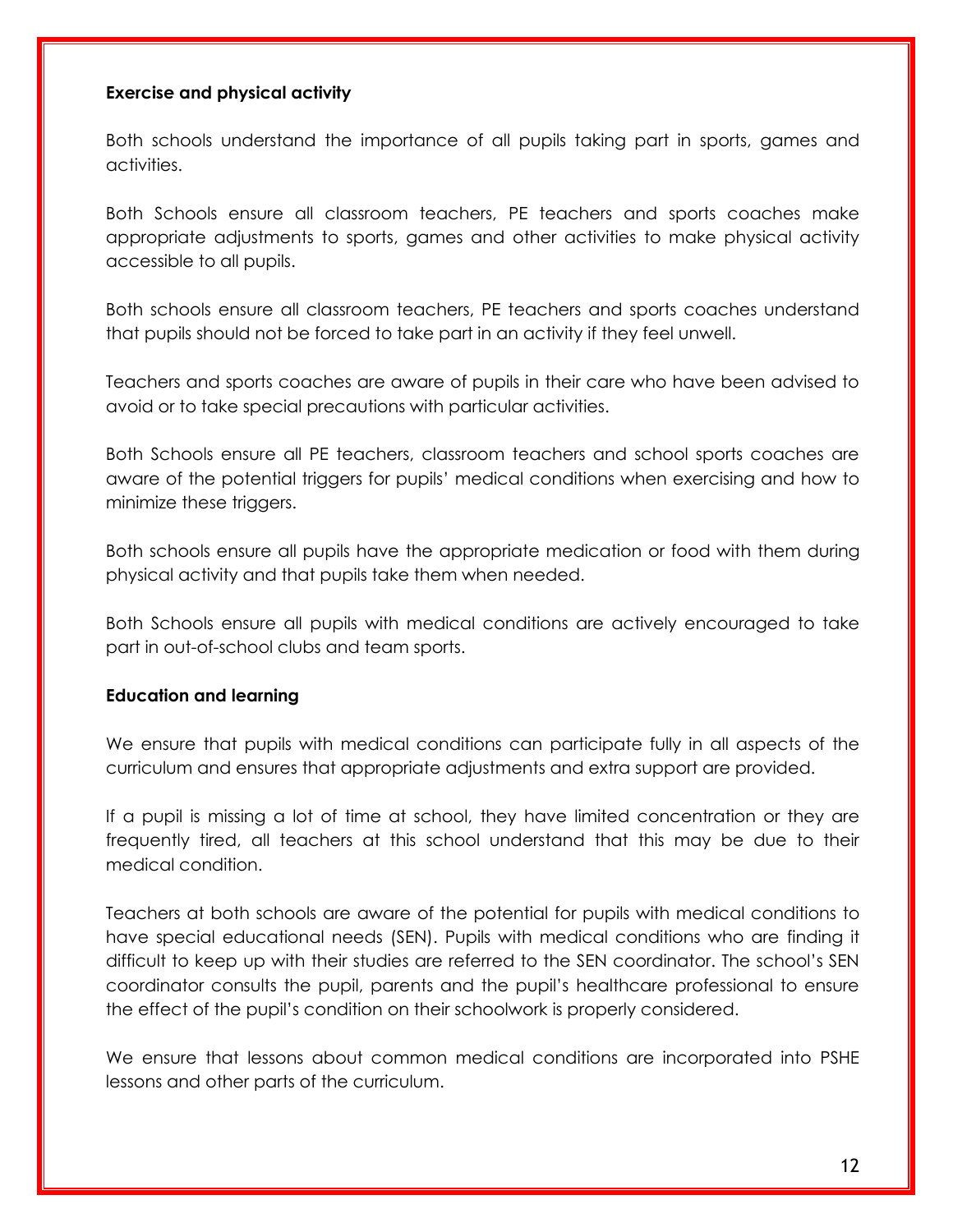#### **AN AWARENESS OF COMMON TRIGGERS**

We are committed to reducing the likelihood of medical emergencies by identifying and reducing triggers both at school and on out-of-school visits.

We use Healthcare Plans to identify individual pupils who are sensitive to particular triggers. The school has a detailed action plan to ensure these individual pupils remain safe during all lessons and activities throughout the school day.

Full health and safety risk assessments are carried out on all out-of-school activities before they are approved, including work experience placements and residential visits, taking into account the needs of pupils with medical conditions.

We review medical emergencies and incidents to see how they could have been avoided. Appropriate changes to this school's policy and procedures are implemented after each review.

#### **RESPONSIBILITIES**

St Charles and St Mary's work in partnership with all interested and relevant parties including the school's governing body, all school staff, parents, employers, community healthcare professionals and pupils to ensure the policy is planned, implemented and maintained successfully.

The following roles and responsibilities are used for the medical conditions policy at this school. These roles are understood and communicated regularly.

#### **Governors**

- ensure the health and safety of their employees and anyone else on the premises or taking part in school activities (this includes all pupils). This responsibility extends to those staff and others leading activities taking place off-site, such as visits, outings or field trips
- ensure health and safety policies and risk assessments are inclusive of the needs of pupils with medical conditions
- make sure the medical conditions policy is effectively monitored and evaluated and regularly updated
- provide indemnity for staff who volunteer to administer medication to pupils with medical conditions.

#### **Executive Head/Head of Schools**

- ensure the school is inclusive and welcoming and that the medical conditions policy is in line with local and national guidance and policy frameworks
- liaise between interested parties including pupils, school staff, special educational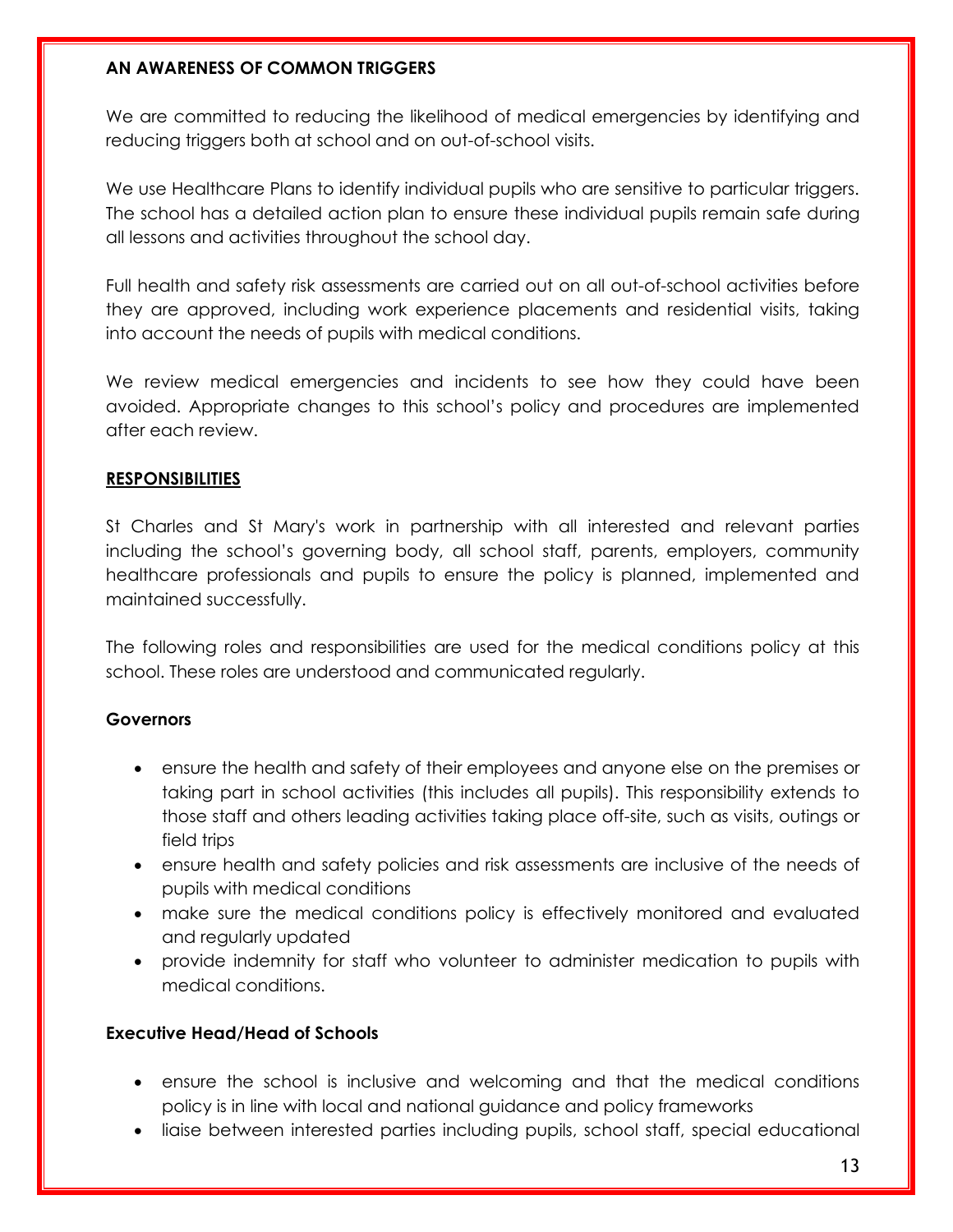needs coordinators, pastoral support/welfare officers, teaching assistants, school nurses, parents, governors, the school health service, the local authority transport service, and local emergency care services

- ensure the policy is put into action, with good communication of the policy to all
- ensure every aspect of the policy is maintained
- ensure that information held by the school is accurate and up to date and that there are good information sharing systems in place using pupils' Healthcare Plans
- ensure pupil confidentiality
- assess the training and development needs of staff and arrange for them to be met
- ensure all supply teachers and new staff know the medical conditions policy
- delegate a staff member to check the expiry date of medicines kept at school and maintain the school medical conditions register
- monitor and review the policy at least once a year, with input from pupils, parents, staff and external stakeholders
- update the policy at least once a year according to review recommendations and recent local and national guidance and legislation
- report back to all key stakeholders about implementation of the medical conditions policy.

#### **All school staff**

- be aware of the potential triggers, signs and symptoms of common medical conditions and know what to do in an emergency
- understand the school's medical conditions policy
- know which pupils in their care have a medical condition and be familiar with the content of the pupil's Healthcare Plan
- allow all pupils to have immediate access to their emergency medication
- maintain effective communication with parents including informing them if their child has been unwell at school
- ensure pupils who carry their medication with them have it when they go on a school visit or out of the classroom
- be aware of pupils with medical conditions who may be experiencing bullying or need extra social support
- understand the common medical conditions and the impact it can have on pupils (pupils should not be forced to take part in any activity if they feel unwell)
- ensure all pupils with medical conditions are not excluded unnecessarily from activities they wish to take part in
- ensure pupils have the appropriate medication or food with them during any exercise and are allowed to take it when needed.

#### **Teaching staff**

- ensure pupils who have been unwell catch up on missed school work
- be aware that medical conditions can affect a pupil's learning and provide extra help when pupils need it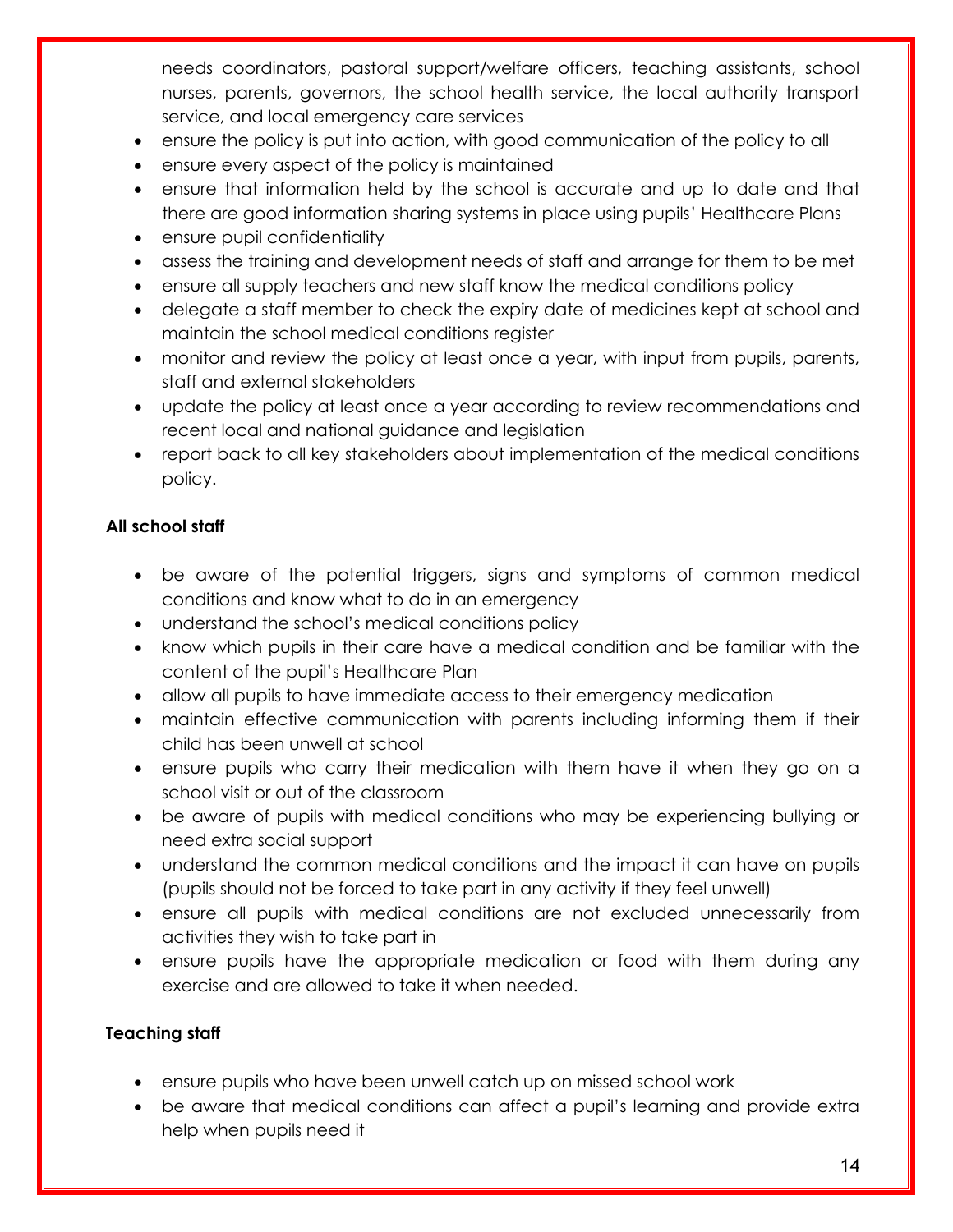- liaise with parents, the pupil's healthcare professionals, special educational needs coordinator and welfare officers if a child is falling behind with their work because of their condition
- use opportunities such as PSHE and other areas of the curriculum to raise pupil awareness about medical conditions.

#### **School nurse or school healthcare professional**

- help update the school's medical conditions policy
- help provide regular training for school staff in managing the most common medical conditions at school
- provide information about where the school can access other specialist training.

#### **First aiders**

- give immediate help to casualties with common injuries or illnesses and those arising from specific hazards with the school
- when necessary ensure that an ambulance or other professional medical help is called.

#### **Special educational needs coordinator**

- help update the school's medical condition policy
- know which pupils have a medical condition and which have special educational needs because of their condition
- ensure pupils who have been unwell catch up on missed schoolwork
- ensure teachers make the necessary arrangements if a pupil needs special consideration or access arrangements in exams or course work.

#### **Local doctors and specialist healthcare professionals**

- complete the pupil's Healthcare Plans provided by parents
- where possible, and without compromising the best interests of the child, try to prescribe medication that can be taken outside of school hours
- offer every child or young person (and their parents) a written care/selfmanagement plan to ensure children and young people know how to self-manage their condition
- ensure the child or young person knows how to take their medication effectively
- ensure children and young people have regular reviews of their condition and their medication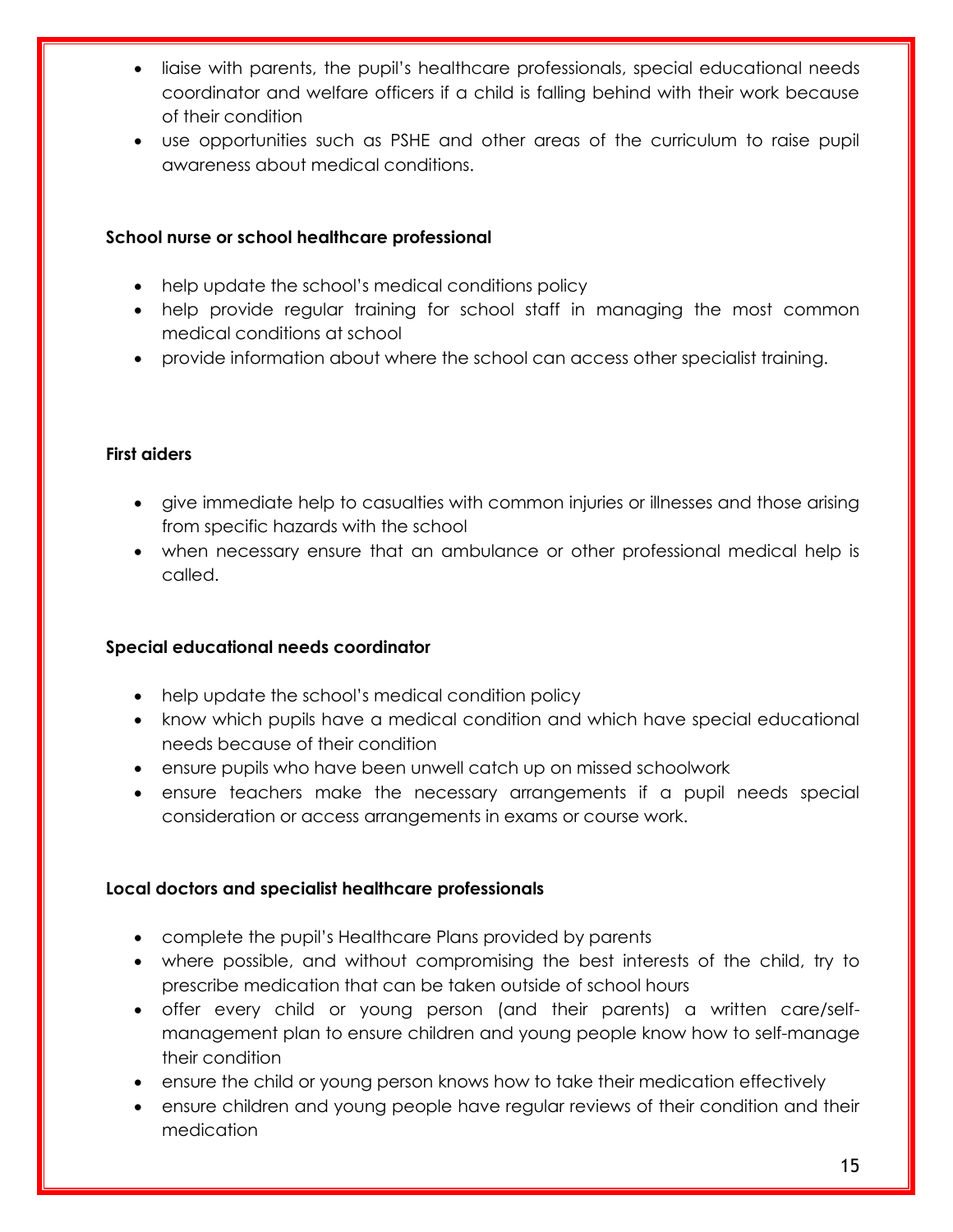- provide the school with information and advice regarding individual children and young people with medical conditions (with the consent of the pupil and their parents)
- understand and provide input in to the school's medical conditions policy.

#### **Emergency care services**

- have an agreed system for receiving information held by the school about children and young people's medical conditions, to ensure best possible care
- understand and provide input in to the school's medical conditions policy.

#### **Pupils**

- treat other pupils with and without a medical condition equally
- tell their parents, teacher or nearest staff member when they are not feeling well
- let a member of staff know if another pupil is feeling unwell
- let any pupil take their medication when they need it, and ensure a member of staff is called
- treat all medication with respect
- know how to gain access to their medication in an emergency
- if mature and old enough, know how to take their own medication and to take it when they need it
- ensure a member of staff is called in an emergency situation.

#### **Parents/Carers**

- tell the school if their child has a medical condition
- ensure the school has a complete and up-to-date Healthcare Plan for their child
- inform the school about the medication their child requires during school hours
- inform the school of any medication their child requires while taking part in visits, outings or field trips and other out-of-school activities
- tell the school about any changes to their child's medication, what they take, when, and how much
- inform the school of any changes to their child's condition
- ensure their child's medication and medical devices are labelled with their child's full name
- provide the school with appropriate spare medication labelled with their child's name
- ensure that their child's medication is within expiry dates
- keep their child at home if they are not well enough to attend school
- ensure their child catches up on any school work they have missed
- ensure their child has regular reviews about their condition with their doctor or specialist healthcare professional
- ensure their child has a written care/self-management plan from their doctor or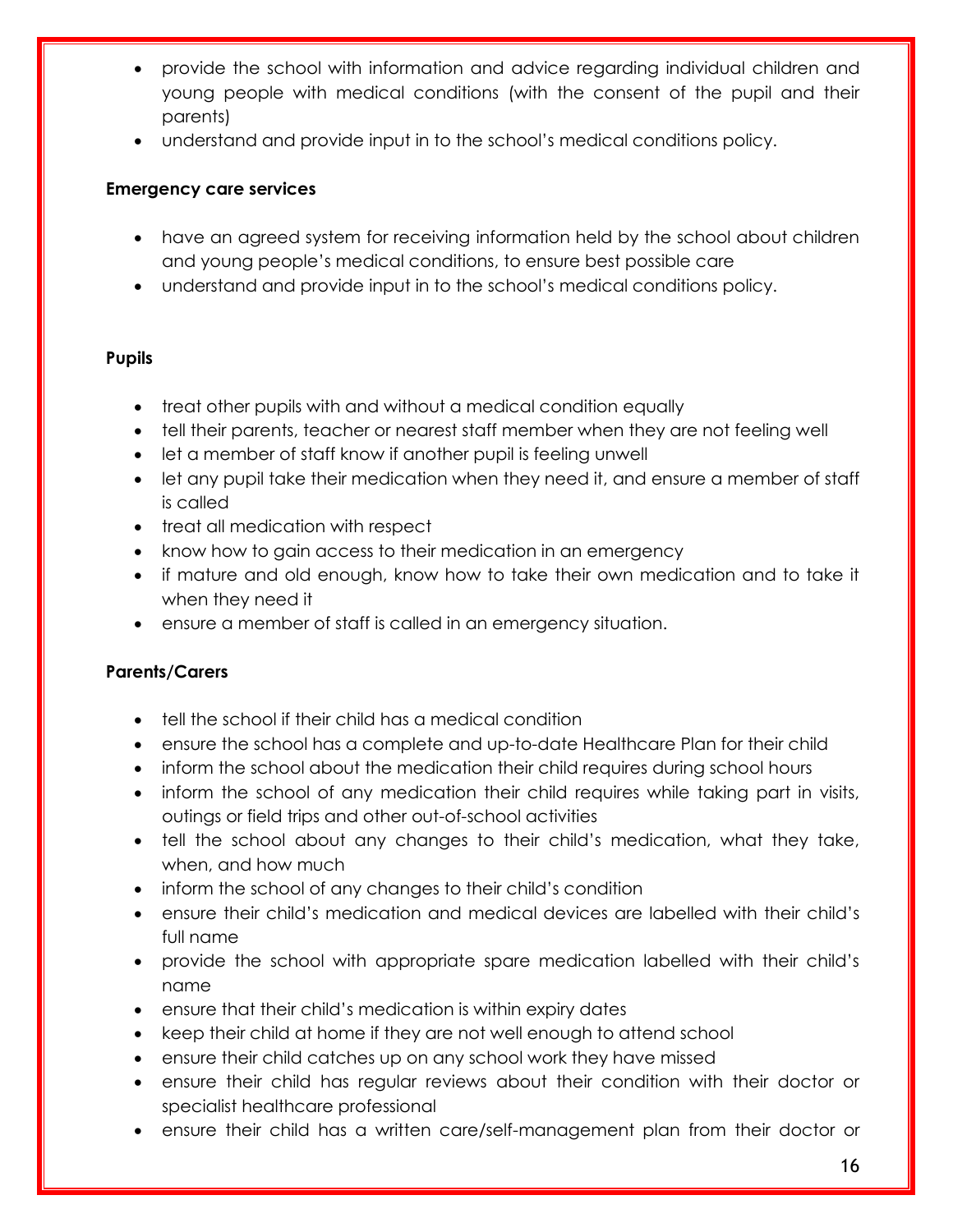specialist healthcare professional to help their child manage their condition.

#### **If your child cannot attend school due to a medical condition**

If your child cannot attend because of illness or injury, we will work closely with the local council to provide support to make sure your child's education does not suffer.

#### **The school's role**

The school will:

- let the Local Authority know if your child is likely to be away from school for more than 15 school days
- give the local council information about your child's needs, capabilities and the programme of work
- help them reintegrate at school when they return
- make sure they're kept informed about school events and clubs
- encourage them to stay in contact with other pupils, for example through visits or videos

#### **The Local Authority's role**

If your child is going to be away for a long time, the local council will make sure they get as normal an education as possible.

This could include arranging:

- home teaching
- a hospital school or teaching service
- a combination of home and hospital teaching

The local council must make sure your child continues to get a full time education - unless part time is better for their health needs.

The local council should also:

- have a senior officer in charge of the arrangements and a written policy explaining how they'll meet their responsibilities
- make sure your child is not without access to education for more than 15 school days
- arrange education from the start of your child's absence if it's clear they're going to be away from school for long and recurring periods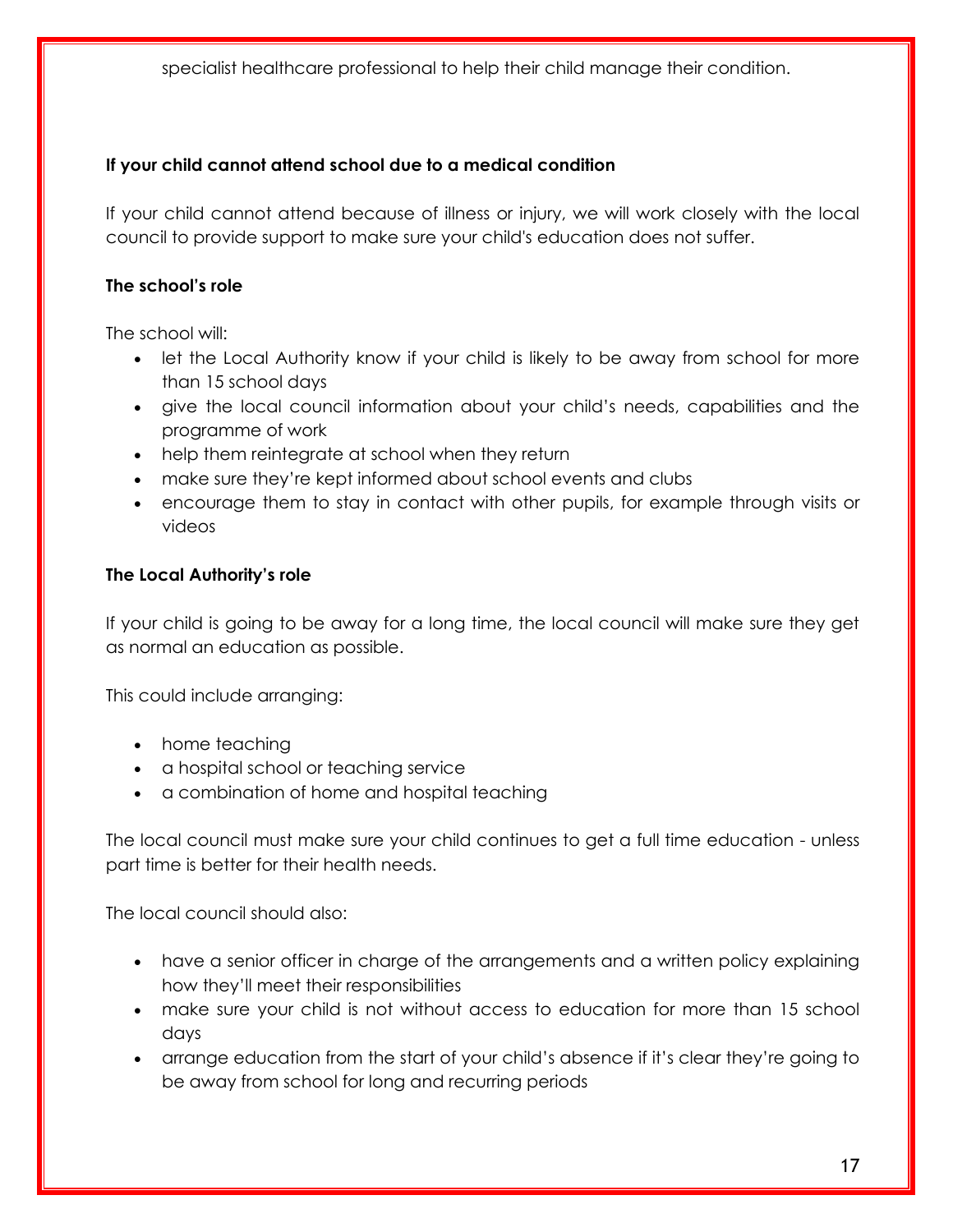#### **Virtual Home Learning**

If children are unable to attend School due to an Illness or medical condition but are still able to complete work, (such as isolating from Covid), then the School will provide appropriate home learning activities via the Google Virtual Platform.

#### **NOTES**

The school does not have to accept a child identified as having a medical condition at times when it would be detrimental to the health of that child or others to do so.

The following practice is considered **not acceptable**:

• preventing children from easily accessing their medication and administering it when and where necessary

- assuming children with the same condition require the same treatment
- ignoring the views of the child, their parents; ignoring medical advice or opinion
- sending children with medical conditions home frequently or prevent them from staying for normal school activities (unless specified in IHP)
- penalising children for their attendance record if their absences are related to their medical condition that is recognized under this policy
- preventing children from drinking, eating or taking toilet breaks whenever they need to in order to manage their medical condition effectively • to require parents to attend school to administer medication or provide medical support to their child, including toileting issues (no parent should have to give up working because the school is failing to support their child's medical needs)

• preventing children from participating, or create unnecessary barriers to children participating in any aspect of school life, including school trips (such as requiring parents to accompany the child)

#### **COMPLAINTS**

Should parents or pupils be dissatisfied with the support provided they should discuss their concerns directly with the school. If this does not resolve the issue, they may make a formal complaint via the school's complaints procedure.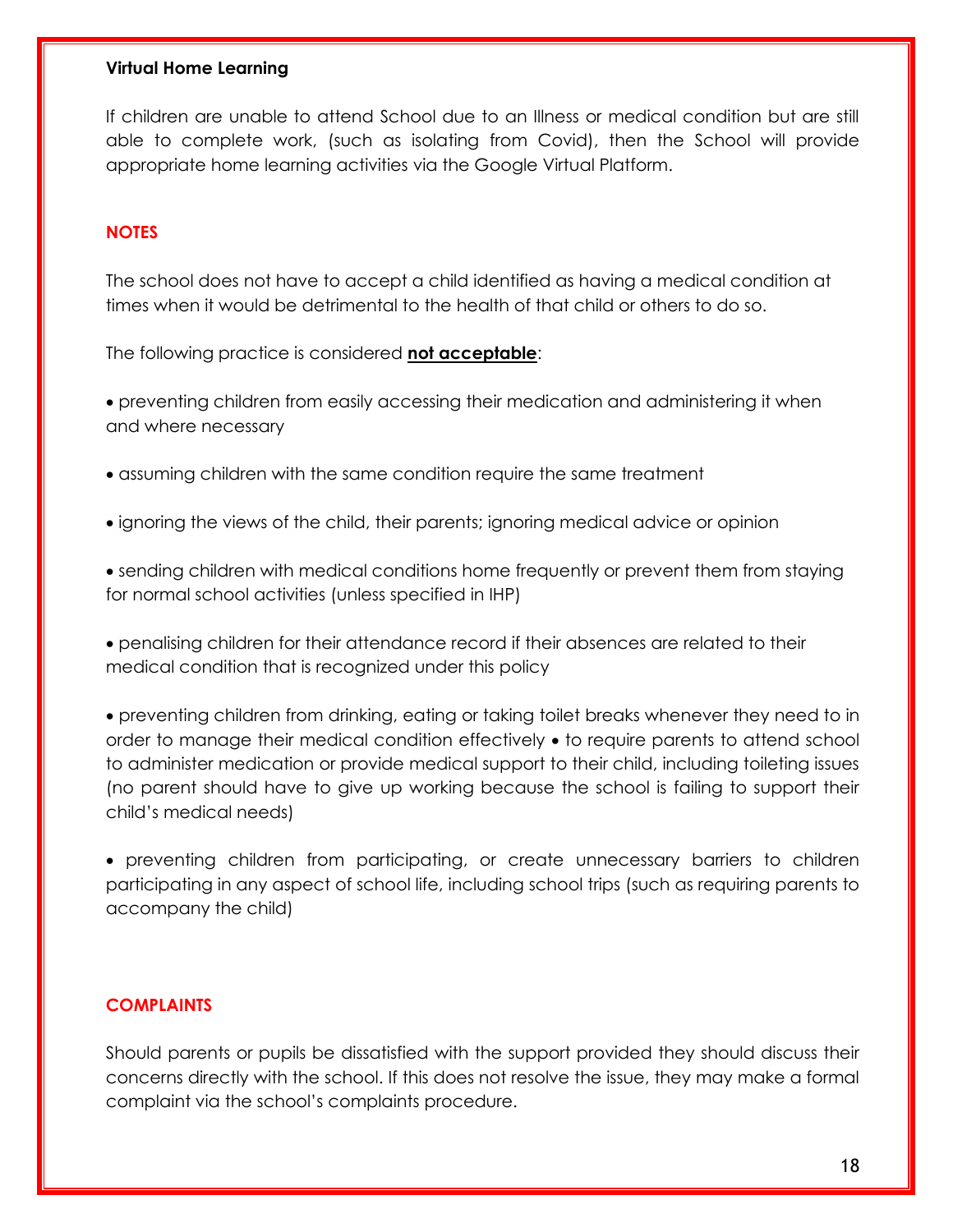*This policy should be read in conjunction with the Administering Medicines policy and, if applicable, the SEND policy.* 

*This policy is written in regard to Section 100 of the Children and Families Act 2014, which places a duty on governing bodies to make arrangements for supporting pupils at their school with medical conditions.*

**This Policy has been approved by the Full Governing Body in the Autumn Term 2021 and will be reviewed in the Autumn Term 2022.**

- Appendix 1 Individual Health care plan example Asthma
- Appendix 2 Individual Health Care Plan example Allergies
- Appendix 3 Individual Health Care Example Diabetes
- Appendix 4 Individual Health Care Example Epilepsy
- Appendix 5 Letter to Parents re; implementation of IHCP
- Appendix 6 Model plan for processing IHCP
- Appendix 7- Parental Permission for School Staff to Administer Medicine
- Appendix 8 Record of Medicine administered to an individual child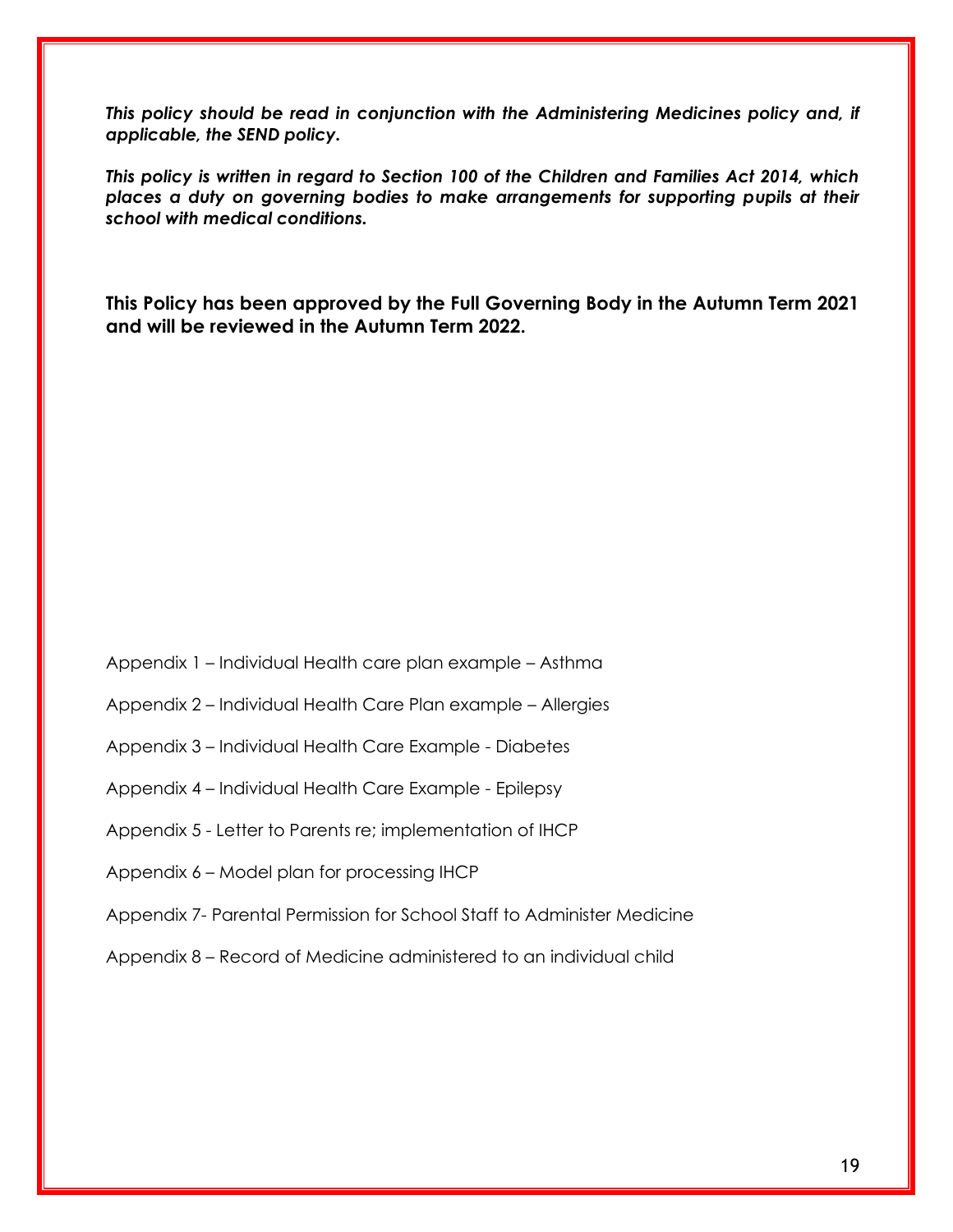#### **Appendix 1 Individual Health Care Example- Asthma**

### **St Mary's Catholic Primary School Individual Health Care Plan-ASTHMA**

This record is to be completed by parents/carers in consultation with their child's doctor. Please tick the appropriate box and print your answers clearly in the blank spaces where indicated. The information on this plan is confidential. All staff that care for your child will have access to this information. The school will only disclose this information to others with your consent if it is to be used elsewhere. Please contact the school at any time if you need to update this plan or you have any questions about the management of asthma at school. If no Asthma Action plan is provided by the parent/carer, the staff will treat asthma symptoms as outlined in the school's Asthma Policy.

| <b>CHILD'S PERSONAL DETAILS</b>                                                                                                                 |       |   |   |
|-------------------------------------------------------------------------------------------------------------------------------------------------|-------|---|---|
|                                                                                                                                                 |       | M | F |
| Date of Birth $\frac{1}{\sqrt{2}}$<br>Reg Group______________                                                                                   |       |   |   |
| What other health management plan does your child have, if                                                                                      |       |   |   |
| Emergency Contact (e.g parent/carer)                                                                                                            |       |   |   |
|                                                                                                                                                 |       |   |   |
|                                                                                                                                                 |       |   |   |
|                                                                                                                                                 |       |   |   |
| <b>USUAL ASTHMA ACTION PLAN</b>                                                                                                                 |       |   |   |
| Usual signs of child's asthma<br> Wheeze     Tight Chest     Cough     Difficulty breathing     Difficulty talking                              | Other |   |   |
| Signs of child's asthma is getting worse<br>$\Box$ Wheeze $\Box$ Tight Chest $\Box$ Cough $\Box$ Difficulty breathing $\Box$ Difficulty talking |       |   |   |
| Child's asthma triggers<br>Smoke<br>Cold/flu<br>LD<br>Exercise<br>Pollens<br>Dust<br>Other_                                                     |       |   |   |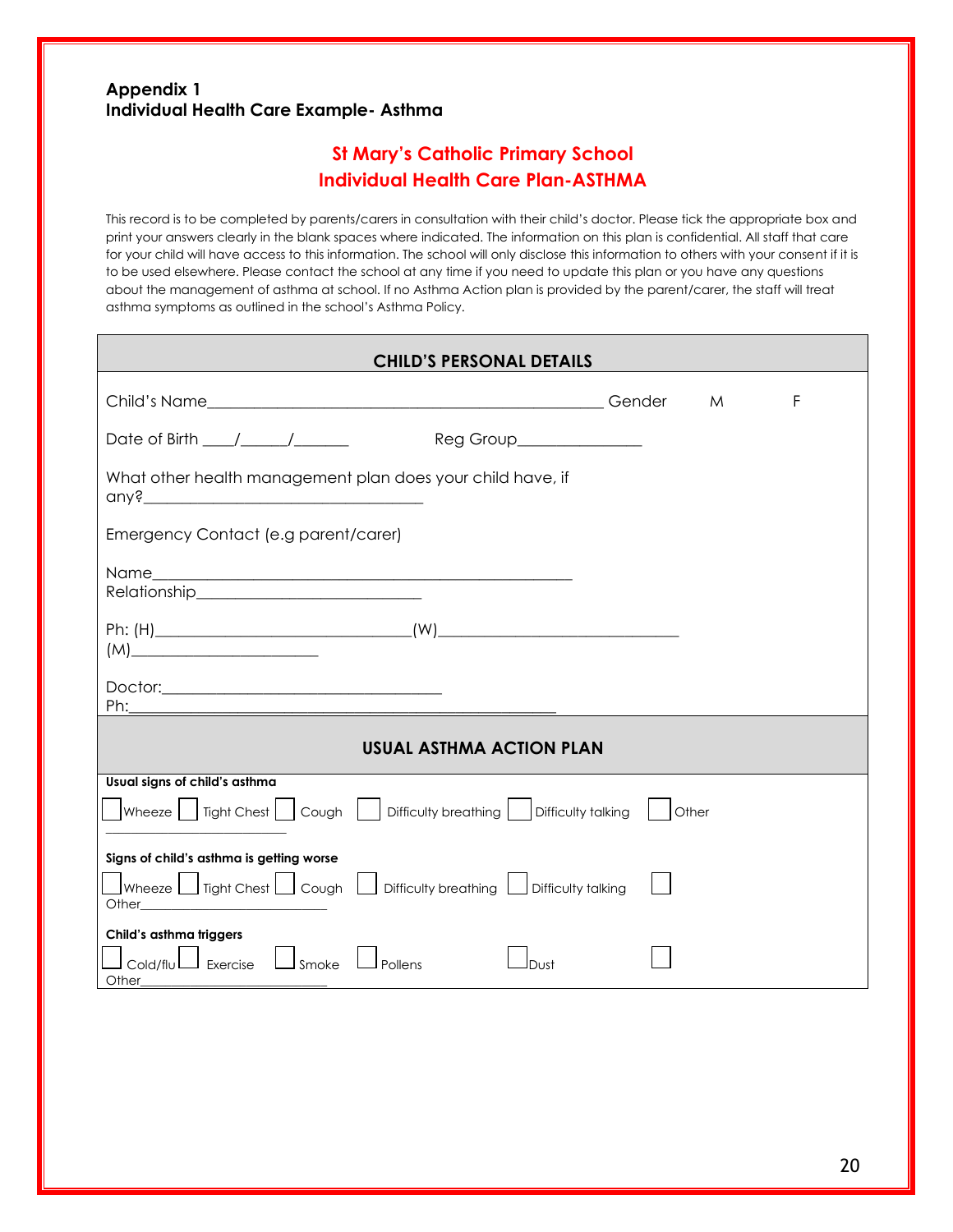| No if yes, how?<br>Does your child need assistance taking their medication?<br>Yes<br><b>Managing Exercise Induced Asthma (EIA)</b><br>If exercise is a trigger for this child they should follow these steps to prepare for exercise:<br>and be alert for asthma symptoms after exercise.<br>If a child gets EIA during exercise they should:<br>their symptoms reoccur, recommence treatment. DO NOT RETURN TO THE ACTIVITY for the<br>rest of the day and inform the parent/carer of the incident. | <b>Name of Medication</b> | (e.g. Ventolin, Flixotide) | Asthma Medication Requirements (including relievers, preventers, symptom controllers, combination)<br>Method<br>(e.g puffer & spacer. turbuhaler) | When and how much?<br>(e.g. 1 puff in morning and night<br>before exercise) |
|-------------------------------------------------------------------------------------------------------------------------------------------------------------------------------------------------------------------------------------------------------------------------------------------------------------------------------------------------------------------------------------------------------------------------------------------------------------------------------------------------------|---------------------------|----------------------------|---------------------------------------------------------------------------------------------------------------------------------------------------|-----------------------------------------------------------------------------|
| Take their blue reliever or doctor recommended medication 5-10 minutes before warm up.<br>Warm up appropriately before exercise or activity and always cool down following activity<br>1. Stop the exercise or activity and refer to the child's asthma first aid plan (on back page). If                                                                                                                                                                                                             |                           |                            |                                                                                                                                                   |                                                                             |
|                                                                                                                                                                                                                                                                                                                                                                                                                                                                                                       |                           |                            |                                                                                                                                                   |                                                                             |
|                                                                                                                                                                                                                                                                                                                                                                                                                                                                                                       |                           |                            |                                                                                                                                                   |                                                                             |
|                                                                                                                                                                                                                                                                                                                                                                                                                                                                                                       |                           |                            |                                                                                                                                                   |                                                                             |
|                                                                                                                                                                                                                                                                                                                                                                                                                                                                                                       |                           |                            |                                                                                                                                                   |                                                                             |
|                                                                                                                                                                                                                                                                                                                                                                                                                                                                                                       |                           |                            |                                                                                                                                                   |                                                                             |
|                                                                                                                                                                                                                                                                                                                                                                                                                                                                                                       |                           |                            |                                                                                                                                                   |                                                                             |
| <b>ASTHMA FIRST AID PLAN</b><br>Please tick preferred Asthma First Aid Plan<br>St Mary's School Asthma Policy for Asthma First Aid<br>Sit the person upright<br>be calm and reassuring                                                                                                                                                                                                                                                                                                                |                           |                            |                                                                                                                                                   |                                                                             |
| Do not leave them alone                                                                                                                                                                                                                                                                                                                                                                                                                                                                               | Step 1.                   |                            |                                                                                                                                                   |                                                                             |
| Give medication<br>Shake the blue reliever puffer                                                                                                                                                                                                                                                                                                                                                                                                                                                     |                           |                            |                                                                                                                                                   |                                                                             |
| Use spacer if you have one<br>$\overline{\phantom{a}}$                                                                                                                                                                                                                                                                                                                                                                                                                                                |                           |                            |                                                                                                                                                   |                                                                             |
| Give 4 separate puffs into a spacer                                                                                                                                                                                                                                                                                                                                                                                                                                                                   |                           |                            |                                                                                                                                                   |                                                                             |
| Take 4 breaths from the spacer after each puff                                                                                                                                                                                                                                                                                                                                                                                                                                                        | Step 2.                   |                            |                                                                                                                                                   |                                                                             |
| * You can use a Bricanyl Turbuhaler if you do not have access to puffer and spacer<br>Giving blue reliever medication to someone who doesn't have asthma is unlikely to harm                                                                                                                                                                                                                                                                                                                          | them                      |                            |                                                                                                                                                   |                                                                             |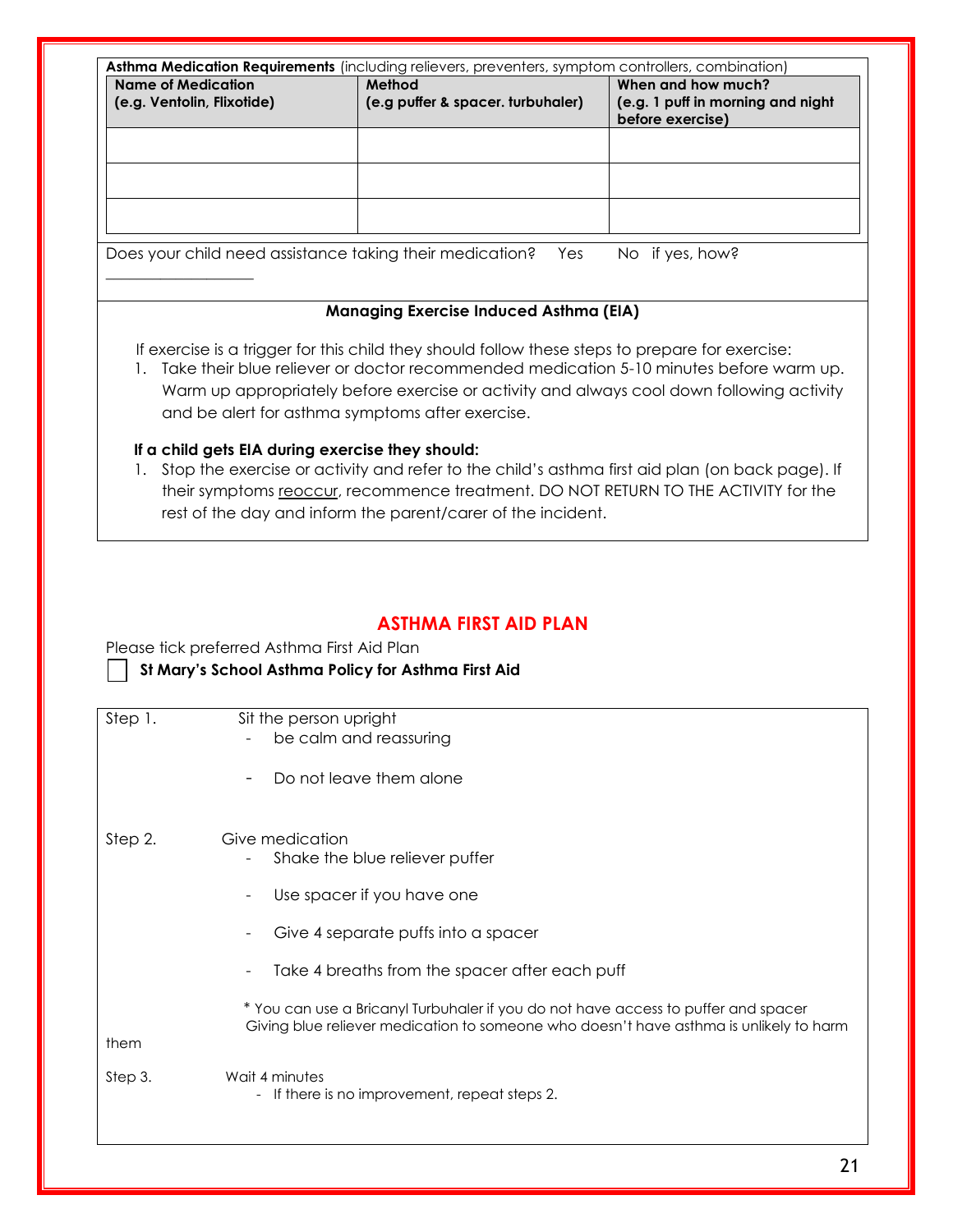| If there is still no improvement call emergency assistance (DIAL 999)<br>Step 4.<br>Tell the operator the person is having an asthma attack<br>Keep giving 4 puffs every 4 minutes while you wait for emergency assistance                                                                                                                                                                                                                                                                                |  |  |
|-----------------------------------------------------------------------------------------------------------------------------------------------------------------------------------------------------------------------------------------------------------------------------------------------------------------------------------------------------------------------------------------------------------------------------------------------------------------------------------------------------------|--|--|
| Call emergency assistance immediately (DIAL 999) if the person's asthma suddenly becomes worse                                                                                                                                                                                                                                                                                                                                                                                                            |  |  |
| OR<br>Child's Asthma First Aid plan (if different from above)                                                                                                                                                                                                                                                                                                                                                                                                                                             |  |  |
|                                                                                                                                                                                                                                                                                                                                                                                                                                                                                                           |  |  |
|                                                                                                                                                                                                                                                                                                                                                                                                                                                                                                           |  |  |
| Please notify me if my child regularly has asthma symptoms at school.<br>Please notify me if my child has received Asthma First Aid.<br>In the event of an asthma attack, I agree for my child receiving treatment described above.<br>$\bullet$<br>I authorise school staff to assist my child with taking asthma medication should they require<br>help.<br>I will notify you in writing if there are any changes to these instructions.<br>I will ensure my child's medication is current and in date. |  |  |
|                                                                                                                                                                                                                                                                                                                                                                                                                                                                                                           |  |  |
|                                                                                                                                                                                                                                                                                                                                                                                                                                                                                                           |  |  |
|                                                                                                                                                                                                                                                                                                                                                                                                                                                                                                           |  |  |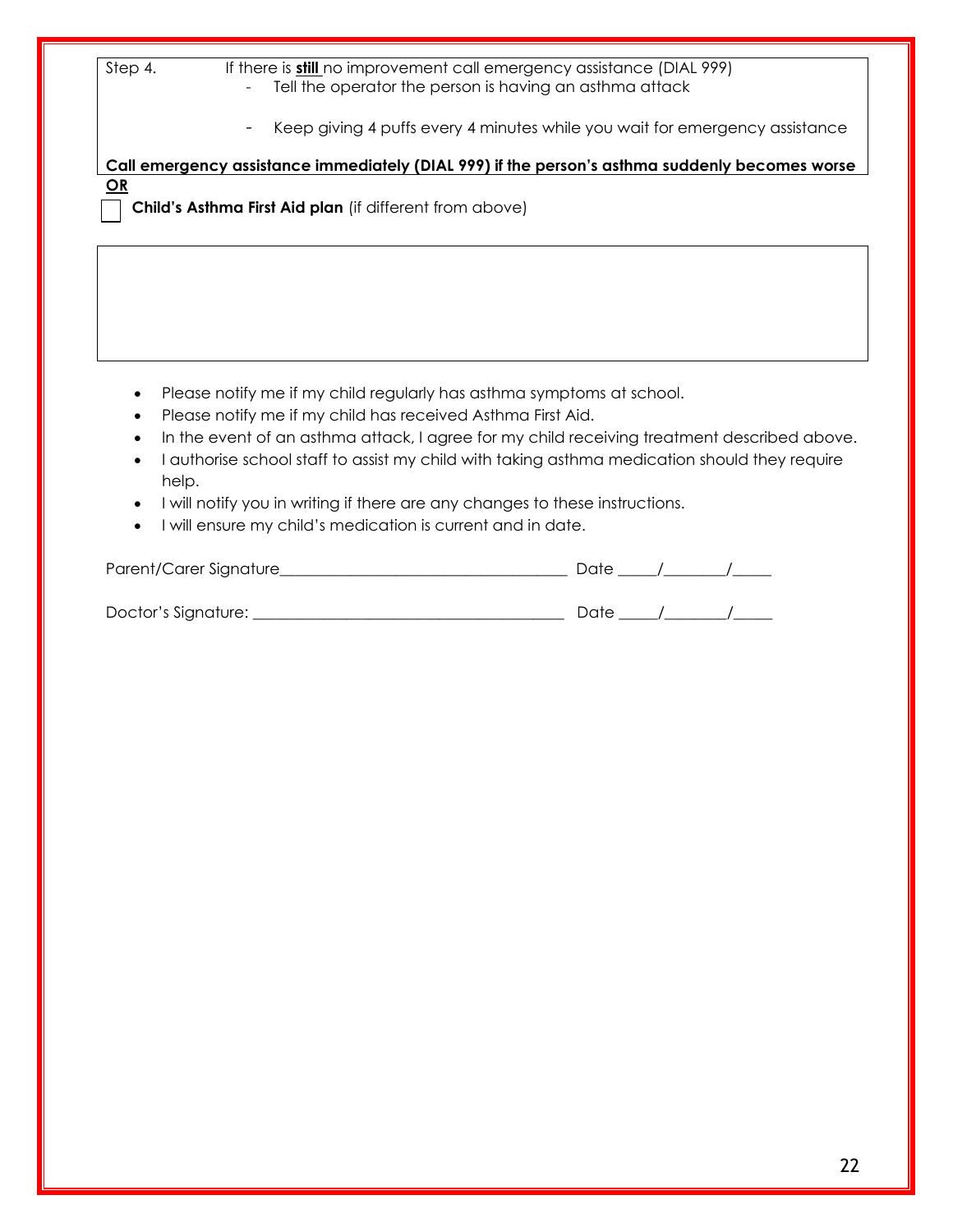## **Actions to Relieve Asthma Symptoms**

REMEMBER: Never leave someone with asthma symptoms.

#### **Early Symptoms Coughing Shortness**

Coughing Shortness of Breath Wheezing

Tightness in chest Unusually quiet Tummy ache(younger children)



#### **Action**

- Sit up and slightly forward
- Take 2 puffs of reliever medication (usually Blue), preferably through a spacer
- Loosen clothing
- Reassure them

Return to class when feeling well again and notify parent. Worsening

#### **Worsening Symptoms**

Symptoms do not improve in 5-10 minutes Too breathless to talk Lips or fingernails grey/blue colour



#### **Action**

- Call 999 for an ambulance
- Give 1 puff of reliever inhaler, through a spacer, every minute until ambulance arrives.
- Contact parent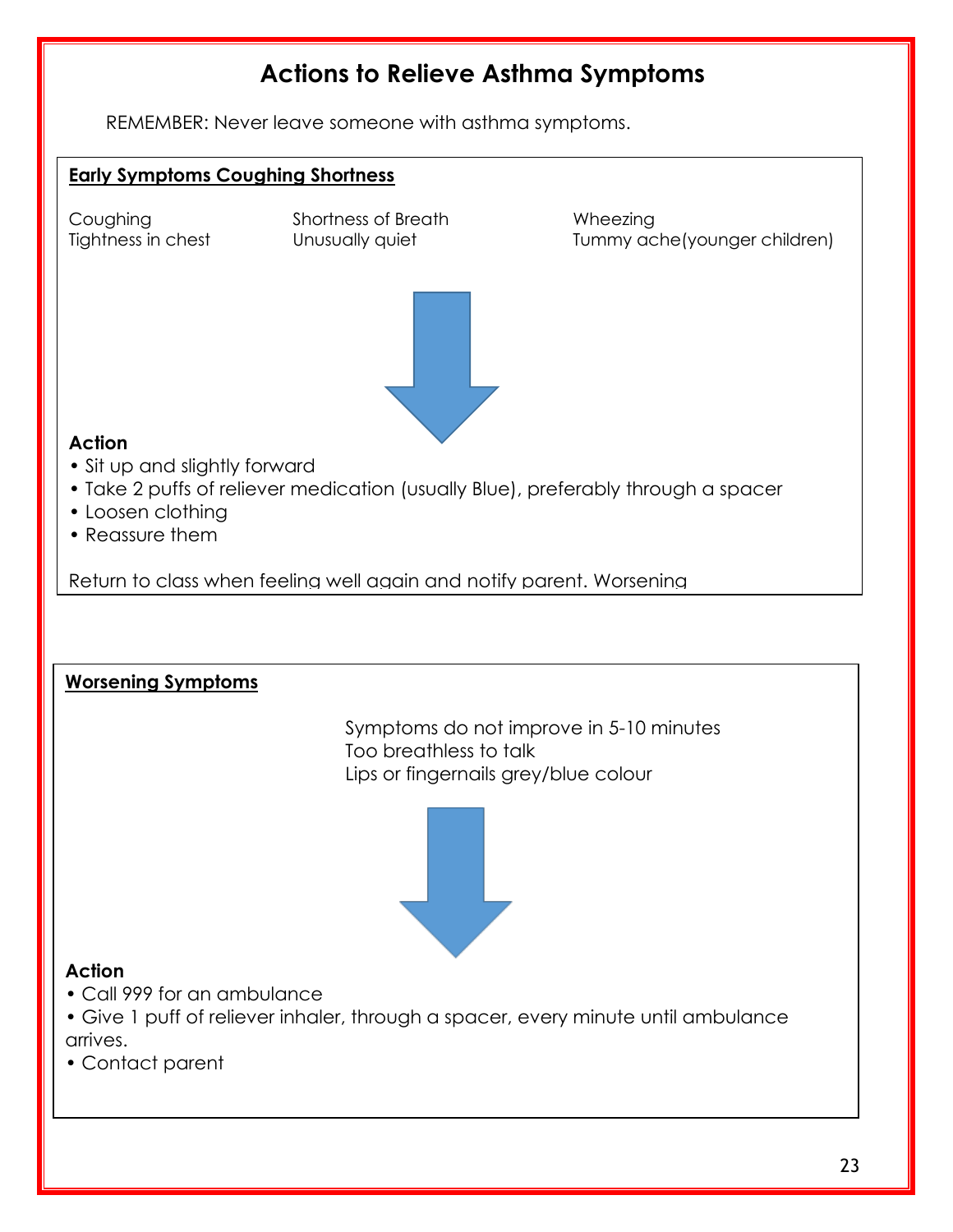#### **Appendix 2 Individual Health Care Example- Allergy**

## **St Mary's Catholic Primary School Individual Health Care Plan -ALLERGY**

You have indicated that your child is allergic to a food, plant, drug or insect, you have also indicated your child suffers from hay fever. The school needs to know how severe this allergy is so that we can help protect your child at school. Please complete the following form and return it to the school office. Thank you for your assistance.

| Reg Group:        |                                  | My child is allergic to (check all that apply, add more as needed)                                                                                                                                                                                                                                                                                            |
|-------------------|----------------------------------|---------------------------------------------------------------------------------------------------------------------------------------------------------------------------------------------------------------------------------------------------------------------------------------------------------------------------------------------------------------|
| $\Box$ bee stings |                                  | $\Box$ medications: specify: $\_\_\_\_\_\_\_\_\_\_\_\_\_\_\_\_\_\_\_\_\_$<br>$\Box$                                                                                                                                                                                                                                                                           |
| tree nuts         |                                  | $\square$ peanuts                                                                                                                                                                                                                                                                                                                                             |
|                   | $\Box$ eggs<br>$\Box$ fish       | $\Box$ milk/milk products<br>$\Box$ shell fish                                                                                                                                                                                                                                                                                                                |
|                   | $\Box$ other (list)              |                                                                                                                                                                                                                                                                                                                                                               |
|                   | Allergic response is as follows: |                                                                                                                                                                                                                                                                                                                                                               |
| $\Box$            |                                  | mild: may have rash, itching, stomachache. Response is not life threatening                                                                                                                                                                                                                                                                                   |
| $\Box$            |                                  | moderate: hives, but no respiratory symptoms: not life threatening<br>severe: swelling of face, tongue, or throat, difficulty breathing, loss of                                                                                                                                                                                                              |
| $\Box$            |                                  | consciousness, respiratory arrest. This is a life-threatening response which                                                                                                                                                                                                                                                                                  |
|                   |                                  | requires medication, 911 call and emergency care.                                                                                                                                                                                                                                                                                                             |
| $\Box$            | other: (explain)                 |                                                                                                                                                                                                                                                                                                                                                               |
|                   |                                  |                                                                                                                                                                                                                                                                                                                                                               |
|                   |                                  | Treatment: what is needed to treat the student's allergy?                                                                                                                                                                                                                                                                                                     |
| $\Box$            | no treatment is needed           |                                                                                                                                                                                                                                                                                                                                                               |
| $\Box$            |                                  | if a bee sting, remove stinger, and ice area. No further treatment needed.                                                                                                                                                                                                                                                                                    |
| $\Box$            |                                  | medication is needed: specify                                                                                                                                                                                                                                                                                                                                 |
| $\Box$            | Epi-pen is required              |                                                                                                                                                                                                                                                                                                                                                               |
| $\Box$            | other:                           |                                                                                                                                                                                                                                                                                                                                                               |
|                   |                                  |                                                                                                                                                                                                                                                                                                                                                               |
|                   |                                  |                                                                                                                                                                                                                                                                                                                                                               |
|                   |                                  | NOTE: If emergency medication is needed for your child's allergic response, this<br>medication must be brought to school, along with parental authorisation. All of the above<br>must be in place as no medications are given at school unless they are provided by the<br>parent and appropriate authorisation form is completed for each medication needed. |
|                   |                                  | Date: the contract of the contract of the contract of the contract of the contract of the contract of the contract of the contract of the contract of the contract of the contract of the contract of the contract of the cont                                                                                                                                |
|                   | <b>Please Print Name:</b>        | <b>Relationship:</b>                                                                                                                                                                                                                                                                                                                                          |

| <b>Address:</b> | Phone: |
|-----------------|--------|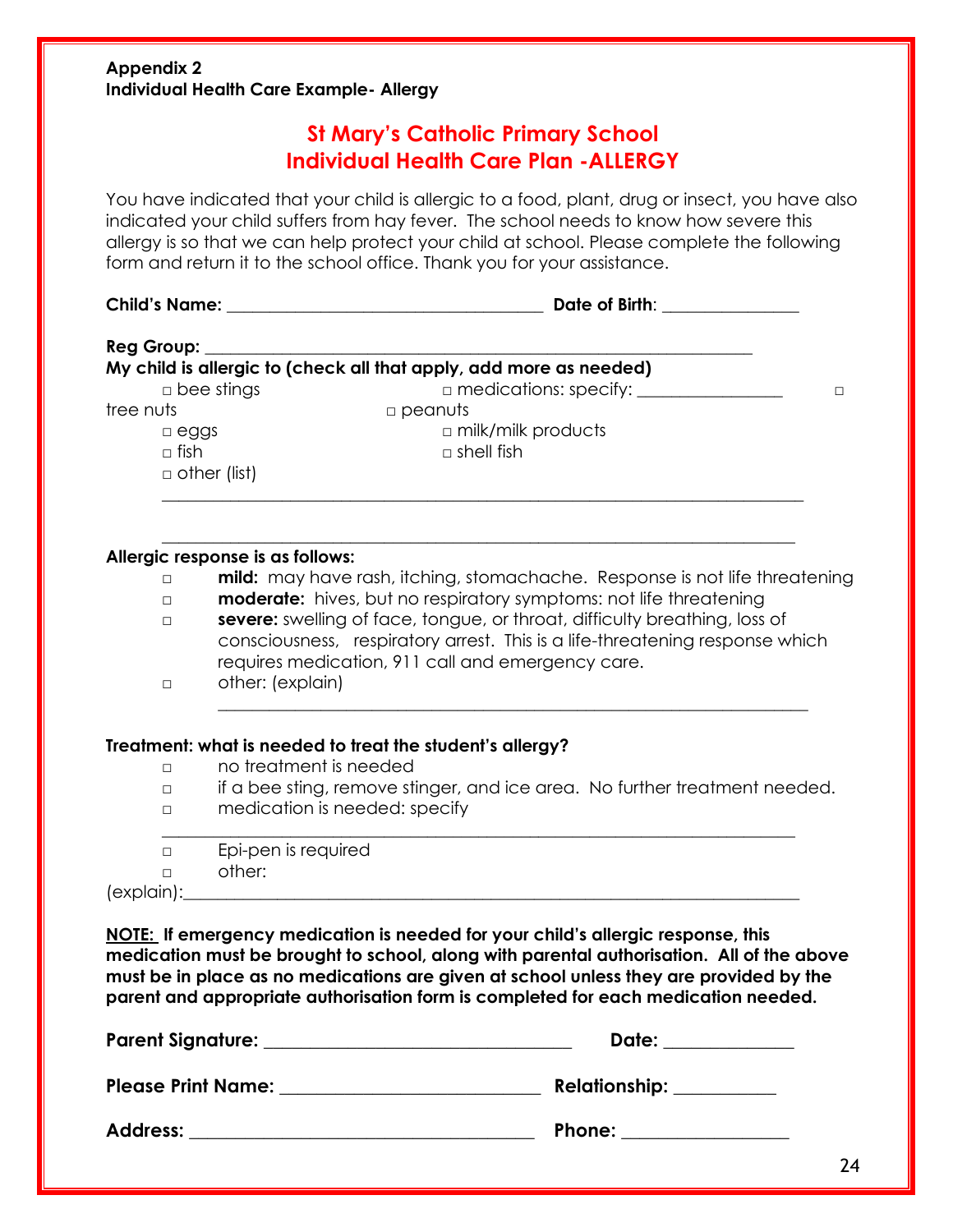## **Treatment for Severe Allergic Reactions**

REMEMBER: Never leave someone with severe allergic symptoms

#### **Mild to Moderate Symptoms**

Swollen lips, face or eyes Hives or itchy skin rash

Itchy or tingling mouth Abdominal pain, vomiting



#### **Action**

- Sit child down
- Give antihistamine medication
- Reassure them

Return to class when feeling well again and notify parent. Worsening

#### **Worsening Symptoms**

Difficulty or noisy breathing Swelling of tongue/tightness of throat Difficulty talking/hoarse voice Pale and floppy (young children)



#### **Action**

- Lay or sit child on floor with knees raised(don't move them to another area)
- Give adrenaline auto-injector
- Call 999 for an ambulance
- Note: Tell them it is an **'anaphylaxis emergency'**
- If no improvement in 5-10 minutes give a second adrenaline auto-injector
- Contact Parent

#### **Additional Treatment**

May be given asthma reliever inhaler, through spacer, to help relieve breathing difficulties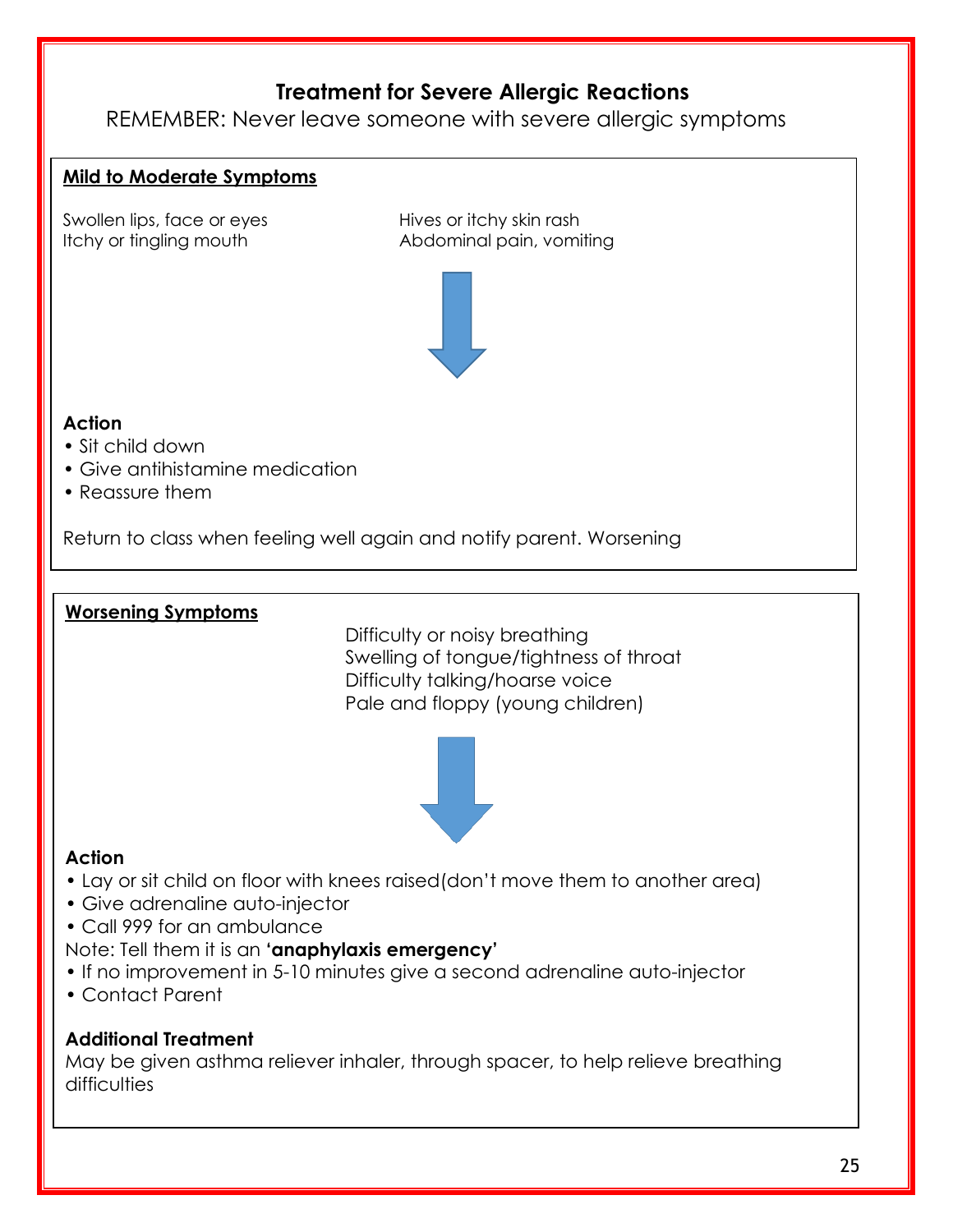#### **Appendix 3 Individual Health Care Example- Diabetes**

## **EMERGENCY PROCEDURE FOR LOW BLOOD SUGAR (HYPOGLYCEMIA)**

| <b>IDENTIFICATION</b>      |                    | Designated staff to provide support with diabetes care (minimum 2):                                                                                                                                                                                                                                                                                                                                                                                                                                                                                                                     |                     |                        |                                                  |               |                             |
|----------------------------|--------------------|-----------------------------------------------------------------------------------------------------------------------------------------------------------------------------------------------------------------------------------------------------------------------------------------------------------------------------------------------------------------------------------------------------------------------------------------------------------------------------------------------------------------------------------------------------------------------------------------|---------------------|------------------------|--------------------------------------------------|---------------|-----------------------------|
| CONTACTS                   | 1st<br>2nd<br>3rd  | <b>Name</b>                                                                                                                                                                                                                                                                                                                                                                                                                                                                                                                                                                             | <b>Relationship</b> |                        | <b>Preferred phone</b><br>$#$ $\qquad \qquad \_$ |               | <b>Alternate phone</b><br># |
| Ξ<br>EMERGENCY KITS / SUPP | failure)<br>Other: | <b>SCHOOL</b> must ensure a kit is accessible at all times (class, playground fire drills, etc). Advise parents<br>when running low on supplies. PARENT must maintain/refresh supplies.<br><b>CONTENTS (check all that apply)</b><br>Blood glucose meter, test strips, lancets<br>Fast-acting sugar (juice, glucose tabs, candy) for<br>low blood sugar<br>Carbohydrate snack(s)<br>Glucagon (expiry date:<br>Sharps disposal container<br>Ketone strips/meter<br>Insulin pen, pen needles, insulin (in case of pump<br>Extra batteries for meter<br>Parents' names and contact numbers |                     | <b>With</b><br>student | Classroom                                        | <b>Office</b> | Other<br>location(s)        |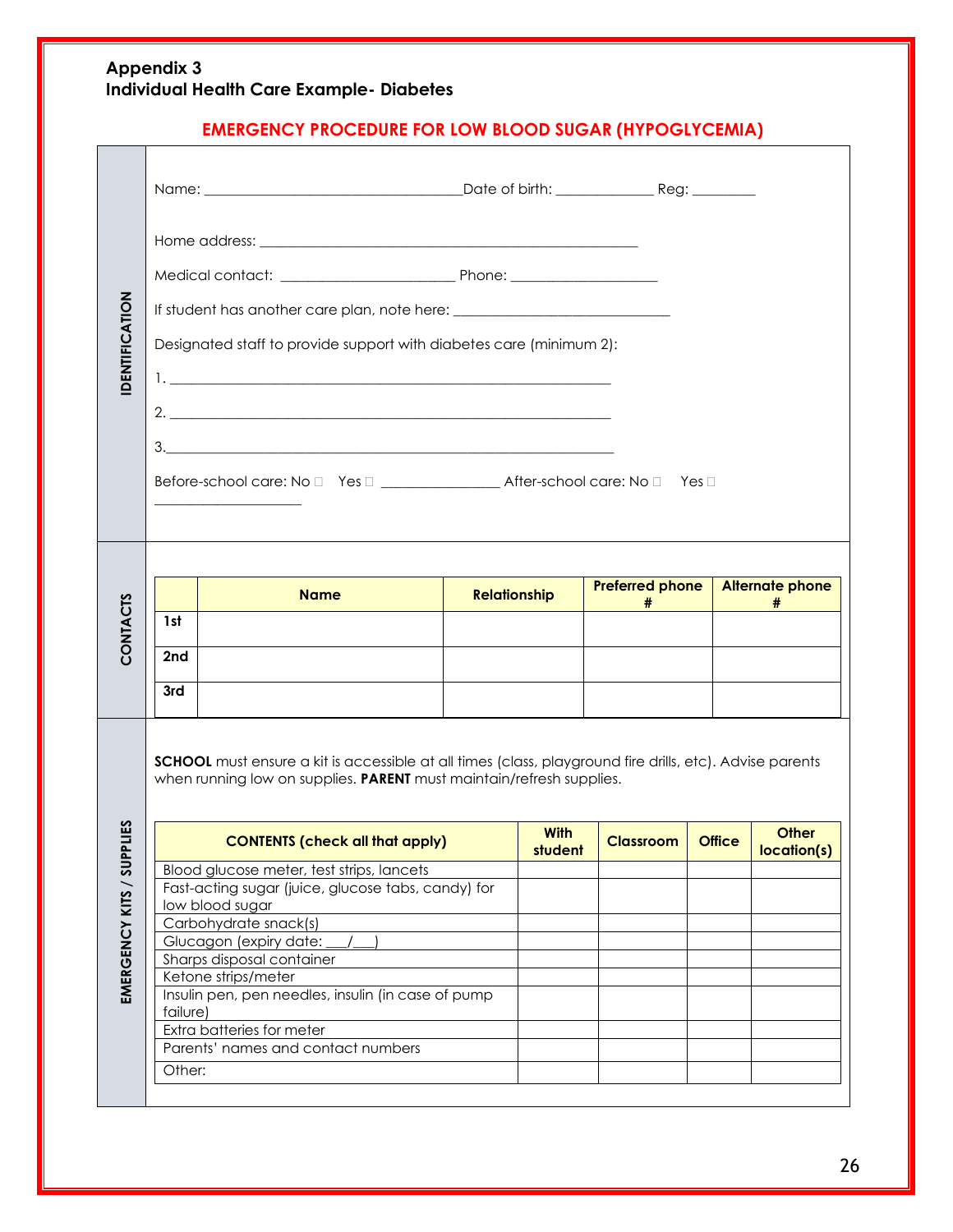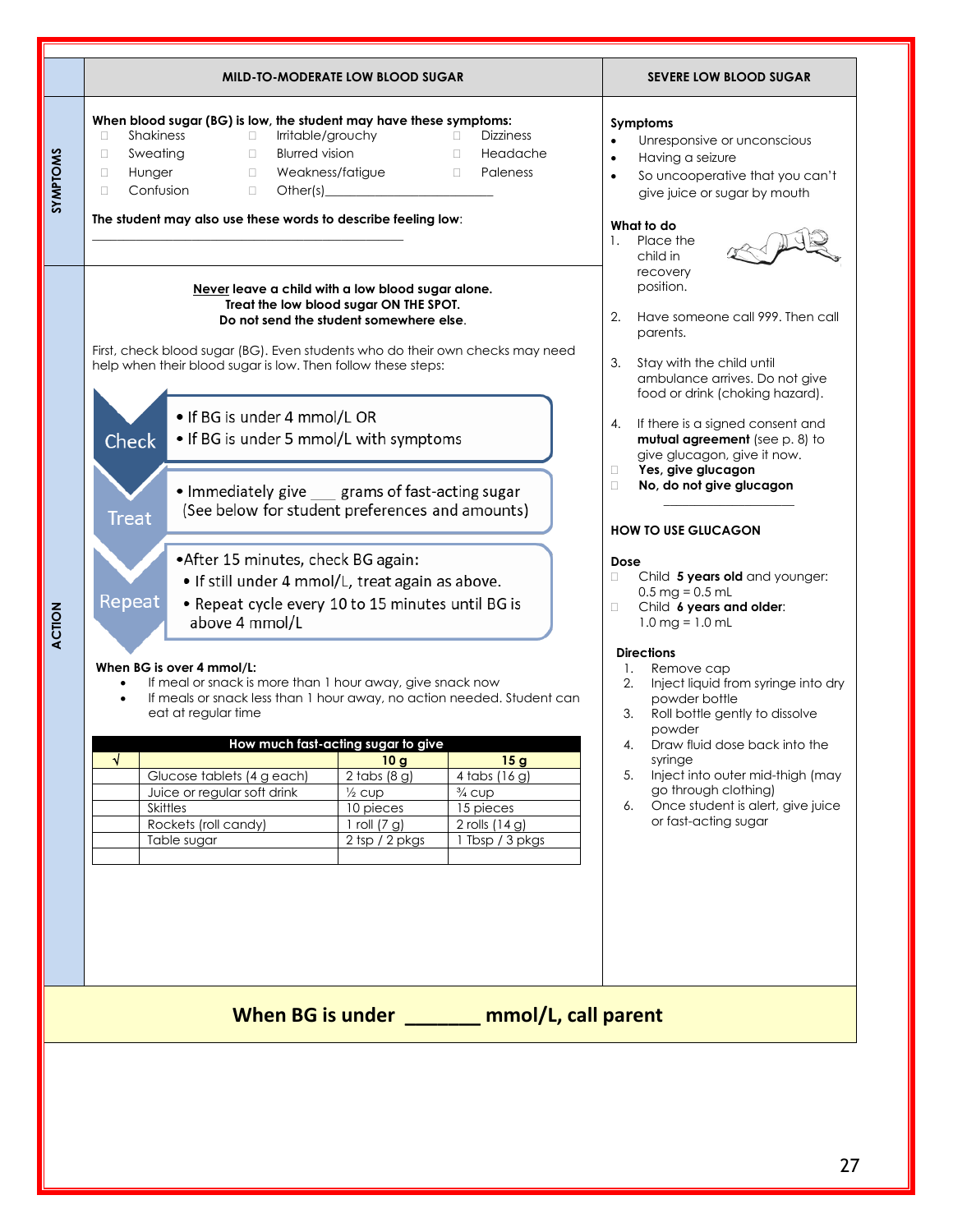|                                                                                                                                                               |                                                                                                                                                                                                                                                                                                                                                                                                                                                                                                                                                                                                                                                                                                                                                                                                                                                                                                                                                                                                                                                                                                                                 |                                                                                                                                                               |                                                                                                         | PROCEDURE FOR HIGH BLOOD SUGAR (HYPERGLYCEMIA)                               |                                                                                       |  |
|---------------------------------------------------------------------------------------------------------------------------------------------------------------|---------------------------------------------------------------------------------------------------------------------------------------------------------------------------------------------------------------------------------------------------------------------------------------------------------------------------------------------------------------------------------------------------------------------------------------------------------------------------------------------------------------------------------------------------------------------------------------------------------------------------------------------------------------------------------------------------------------------------------------------------------------------------------------------------------------------------------------------------------------------------------------------------------------------------------------------------------------------------------------------------------------------------------------------------------------------------------------------------------------------------------|---------------------------------------------------------------------------------------------------------------------------------------------------------------|---------------------------------------------------------------------------------------------------------|------------------------------------------------------------------------------|---------------------------------------------------------------------------------------|--|
| DEFINITION                                                                                                                                                    | Hyperglycemia = high blood glucose/sugar (BG). Levels may vary by individual.<br>High blood sugar is usually the result of extra food or inadequate insulin, but not always. BG also rises during illness or<br>stress, and can be due to technical problems (pump failure, missed meal bolus, etc).                                                                                                                                                                                                                                                                                                                                                                                                                                                                                                                                                                                                                                                                                                                                                                                                                            |                                                                                                                                                               |                                                                                                         |                                                                              |                                                                                       |  |
|                                                                                                                                                               | The student may use these words to describe a high blood sugar: _________________                                                                                                                                                                                                                                                                                                                                                                                                                                                                                                                                                                                                                                                                                                                                                                                                                                                                                                                                                                                                                                               |                                                                                                                                                               |                                                                                                         |                                                                              |                                                                                       |  |
| <b>SYMPTOMS</b>                                                                                                                                               | Extreme thirst<br>$\Box$<br>Hunger<br>$\Box$<br>Warm, flushed skin<br>П.<br>$\Box$                                                                                                                                                                                                                                                                                                                                                                                                                                                                                                                                                                                                                                                                                                                                                                                                                                                                                                                                                                                                                                              | Usual symptoms of high blood sugar for this student are:<br>Usual symptoms of SEVERE high blood sugar<br>Rapid, shallow breathing<br><b>Contract Contract</b> | Frequent urination<br>$\Box$<br>$\Box$ .<br>Abdominal pain<br>$\Box$<br><b>Irritability</b><br>Vomiting | $\Box$<br>$\Box$<br>$\Box$<br>$\Box$                                         | Headache<br><b>Blurred vision</b><br>Other: $\qquad \qquad$<br>Fruity-smelling breath |  |
| ACTION                                                                                                                                                        | Check BG. Even students who do their own checks may need help if they are unwell.<br>If child has symptoms of illness: Call parent immediately if child is unwell, has severe abdominal pain, nausea,<br>$\bullet$<br>vomiting or symptoms of severe high blood sugar. A parent should pick up the child from school if blood sugar<br>is high and they feel unwell, regardless of how old or independent they are.<br>No symptoms of illness: If the child feels well and the BG is under ______, no immediate treatment is needed.<br>$\bullet$<br>Note the blood sugar reading using the typical home-school communication method. In the meantime:<br>Allow free access to the toilet and encourage them to drink water/sugar-free fluids.<br>$\bullet$<br>Allow child to eat usual meal or snack (they may chose carbohydrate-free snacks).<br>$\bullet$<br>Allow child to resume activity as normal.<br>$\bullet$<br>Insulin corrections by pump: If the child is on an insulin pump, a correction may be given (see insulin section of<br>this plan). If BG has not decreased 2 hours after the correction, call parent. |                                                                                                                                                               |                                                                                                         |                                                                              |                                                                                       |  |
|                                                                                                                                                               | When BG is above ______ mmol/L, call parent                                                                                                                                                                                                                                                                                                                                                                                                                                                                                                                                                                                                                                                                                                                                                                                                                                                                                                                                                                                                                                                                                     |                                                                                                                                                               |                                                                                                         |                                                                              |                                                                                       |  |
| 0<br>This child does not check for ketones at school.<br>If BG is above _____, check ketones using urine sticks $\Box$ OR ketone blood meter $\Box$<br>$\Box$ |                                                                                                                                                                                                                                                                                                                                                                                                                                                                                                                                                                                                                                                                                                                                                                                                                                                                                                                                                                                                                                                                                                                                 |                                                                                                                                                               |                                                                                                         |                                                                              |                                                                                       |  |
|                                                                                                                                                               |                                                                                                                                                                                                                                                                                                                                                                                                                                                                                                                                                                                                                                                                                                                                                                                                                                                                                                                                                                                                                                                                                                                                 | <b>Urine stick</b>                                                                                                                                            | <b>Blood meter</b>                                                                                      |                                                                              | <b>Action</b>                                                                         |  |
| <b>KETONES</b>                                                                                                                                                | If ketones are                                                                                                                                                                                                                                                                                                                                                                                                                                                                                                                                                                                                                                                                                                                                                                                                                                                                                                                                                                                                                                                                                                                  | Negative to small<br>Moderate to large                                                                                                                        | Less than 0.6<br>At or above 0.6                                                                        | Proceed as for hyperglycemia above<br>needed. Call parents for instructions. | May indicate pump failure or extra insulin                                            |  |
|                                                                                                                                                               |                                                                                                                                                                                                                                                                                                                                                                                                                                                                                                                                                                                                                                                                                                                                                                                                                                                                                                                                                                                                                                                                                                                                 |                                                                                                                                                               |                                                                                                         |                                                                              |                                                                                       |  |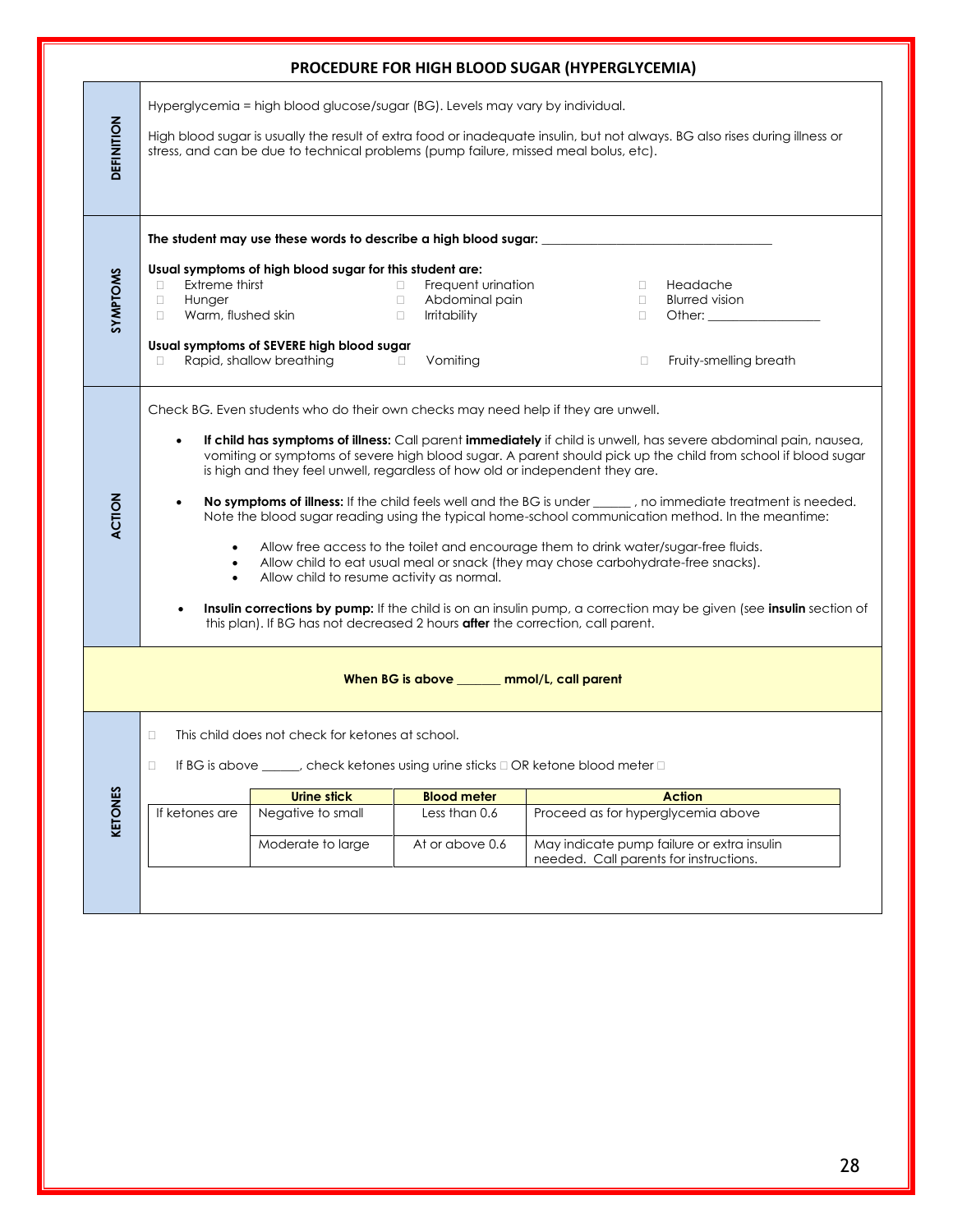#### **Appendix 4 Individual Health Care Plan- Epilepsy**

#### **PERSONAL DETAILS**

| Name of Child/Young Person:    | Child/Young Person's<br>Photo |
|--------------------------------|-------------------------------|
| Date of Birth                  |                               |
| Name of School/Setting:        |                               |
| NHS No:                        |                               |
| Date Care Plan Completed:      |                               |
| Date Care Plan to be Reviewed: |                               |
|                                |                               |

#### **CONTACT INFORMATION**

| <b>Family Contact 2</b><br>Name: |
|----------------------------------|
| Phone No: (Home)                 |
| (Work):                          |
| (Mobile):                        |
| Relationship:                    |
|                                  |
|                                  |

| GP Name:<br>Telephone Number:                |  |
|----------------------------------------------|--|
| <b>Consultant Name:</b><br>Telephone Number: |  |
| <b>Community Nurse:</b><br>Telephone Number: |  |

Note for parents:

- Parents/carers are reminded of the importance of informing schools/respite carers of any changes in treatment/medication or ongoing concerns/changes in episode patterns;
- CONFIDENTIALITY: For reasons of safety and rapid access, this form may be displayed on a notice board in the staff room;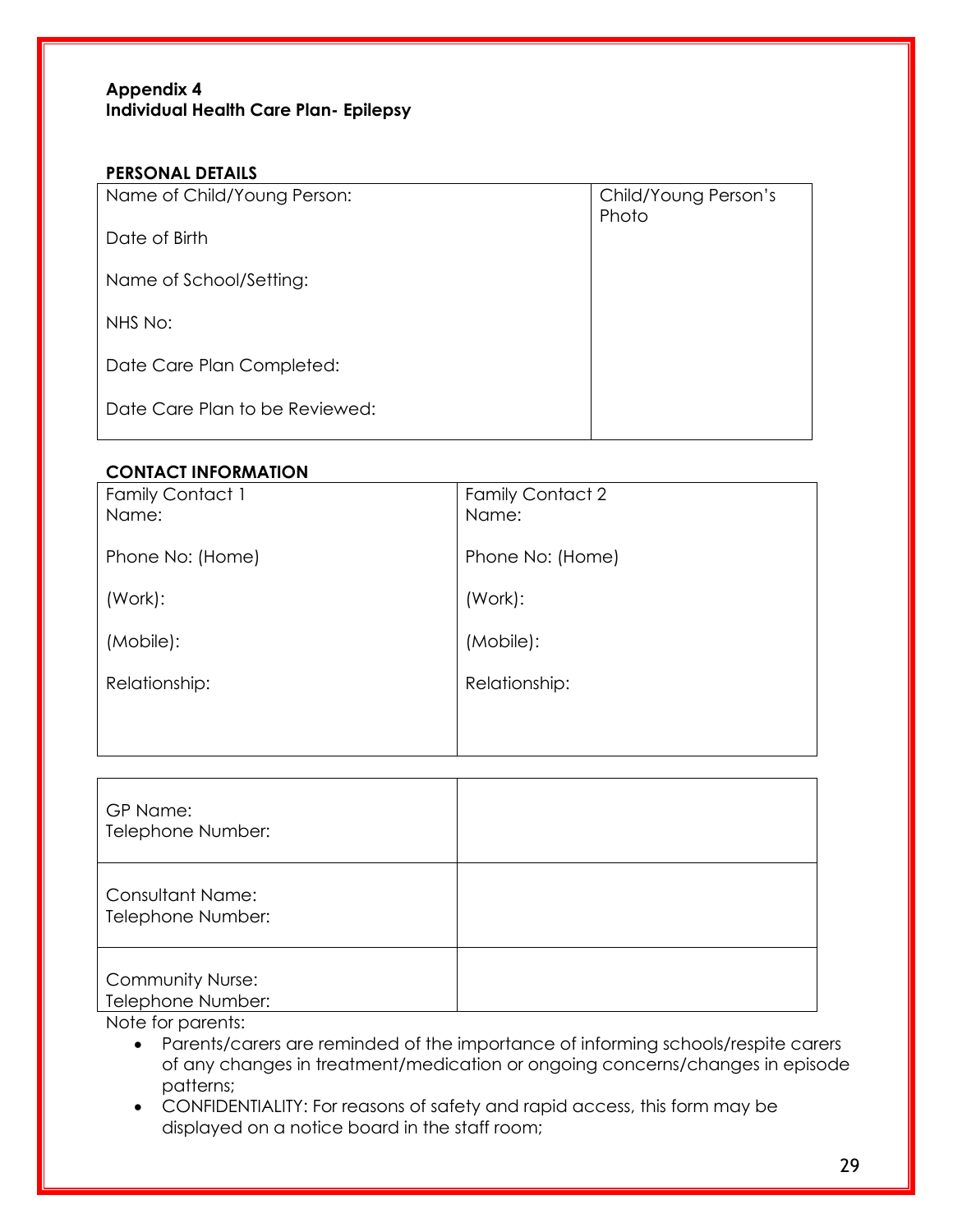Copies held by: Parents/Community records/School/Consultant/Specialist Epilepsy Nurse/Other\*

|                                                                             | *Delete as applicable                      |
|-----------------------------------------------------------------------------|--------------------------------------------|
| Episode Information:                                                        |                                            |
| Episode Type<br>(i)                                                         |                                            |
|                                                                             |                                            |
|                                                                             |                                            |
| Known triggers if any:                                                      |                                            |
|                                                                             |                                            |
|                                                                             |                                            |
|                                                                             |                                            |
| Description of episode:<br>٠                                                |                                            |
|                                                                             |                                            |
|                                                                             |                                            |
|                                                                             |                                            |
| Usual duration:                                                             |                                            |
|                                                                             |                                            |
|                                                                             |                                            |
|                                                                             |                                            |
| Recovery Time:                                                              |                                            |
|                                                                             |                                            |
|                                                                             |                                            |
| Action:                                                                     |                                            |
|                                                                             |                                            |
|                                                                             | Refer to First Aid sheet at the end of the |
|                                                                             | care plan                                  |
|                                                                             | Monitor and record episode and duration    |
|                                                                             |                                            |
|                                                                             | Contact parents/carers or as agreed        |
| (ii)<br>Episode Type: (delete this box if                                   |                                            |
| not needed)                                                                 |                                            |
|                                                                             |                                            |
|                                                                             |                                            |
| Known triggers if any:                                                      |                                            |
|                                                                             |                                            |
|                                                                             |                                            |
|                                                                             |                                            |
| Description of episode:                                                     |                                            |
|                                                                             |                                            |
|                                                                             |                                            |
| Usual duration:                                                             |                                            |
|                                                                             |                                            |
|                                                                             |                                            |
|                                                                             |                                            |
| Recovery time:                                                              |                                            |
|                                                                             |                                            |
|                                                                             |                                            |
|                                                                             |                                            |
| Action:                                                                     |                                            |
|                                                                             | Refer to First Aid sheet at the end of the |
|                                                                             | care plan                                  |
|                                                                             |                                            |
|                                                                             | Monitor and record episode and duration    |
|                                                                             | Contact parent/carers or as agreed         |
|                                                                             |                                            |
| WHAT CONSTITUTES AN EMERGENCY?<br>1.                                        |                                            |
|                                                                             |                                            |
|                                                                             |                                            |
| If an episode lasts longer than  minutes                                    |                                            |
| If a non-convulsive episode lasts longer than 5 minutes                     |                                            |
|                                                                             |                                            |
| If several non-convulsive episodes occur within 10 minutes<br>$\bullet$     |                                            |
| If one episode follows another without regaining consciousness<br>$\bullet$ |                                            |
| If there is difficulty in breathing<br>٠                                    |                                            |
| If injury occurs                                                            |                                            |
|                                                                             |                                            |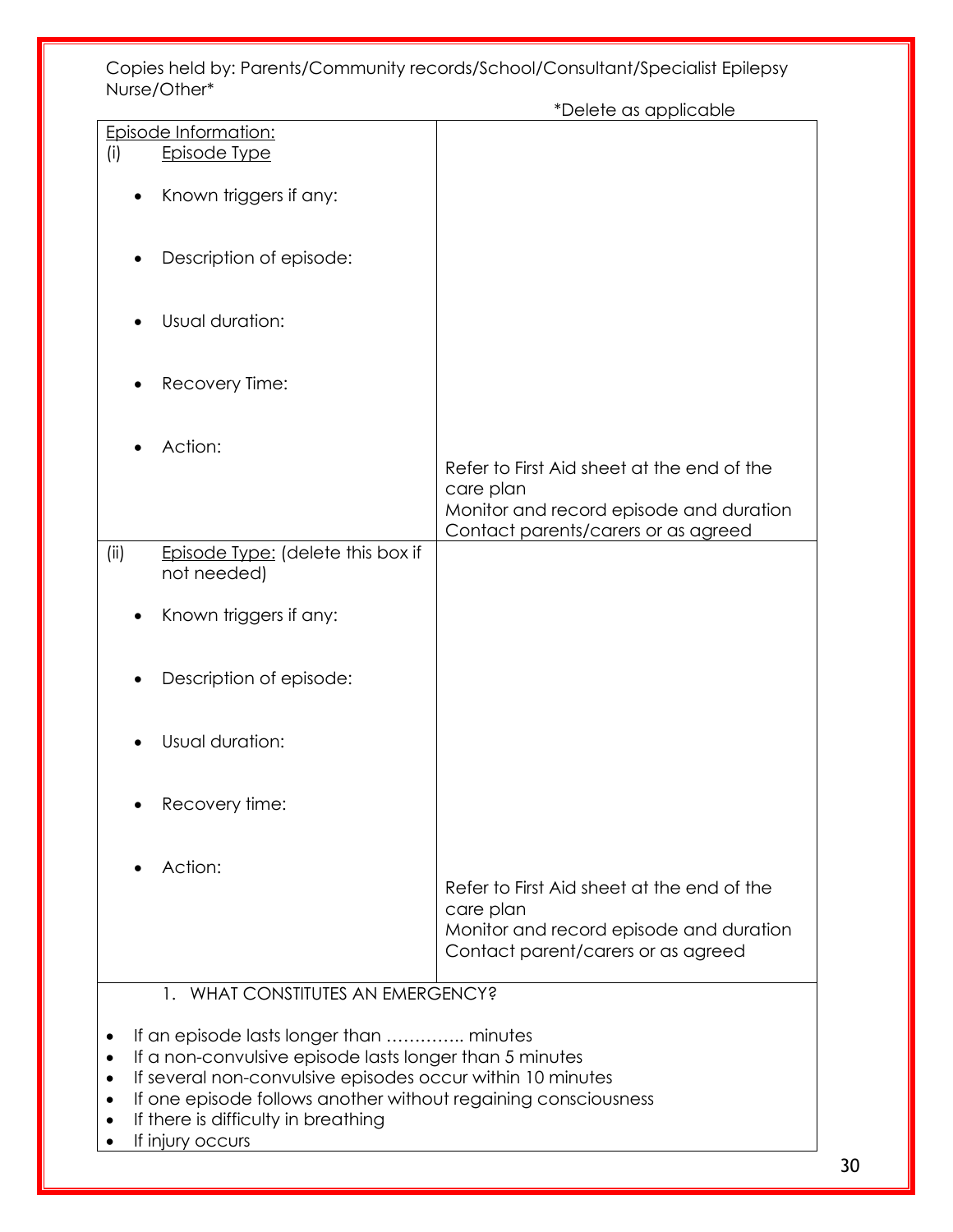#### 2. ACTION TO BE TAKEN IN AN EMERGENCY

- Dial 999 and ask for a paramedic/ambulance
- Inform parents/carers immediately or as agreed

3. ARE NON-CONVULSIVE EPISODES AN EMERGENCY?

- If the non-convulsive episode is very prolonged and/or appears in clusters i.e one after the other without a break in between
- It is not usually necessary for an ambulance to be called unless you are concerned about the child's colour or their breathing.
- Parents/carers need to be informed, as the child may need to see their GP to be examined.

SPECIAL CONSIDERATIONS: (discuss with parents and record below)

- Swimming:
- Physical Education:
- Other concerns:

Health Care Plan Agreed by:

| PARENT/GUARDIAN/CHILD:                          | Signature | Date |
|-------------------------------------------------|-----------|------|
| HEAD TEACHER/HEAD OF RECEIVING<br>ORGANISATION: | Signature | Date |
| <b>HEALTHCARE PROFESSIONAL/OTHER</b>            | Signature | Date |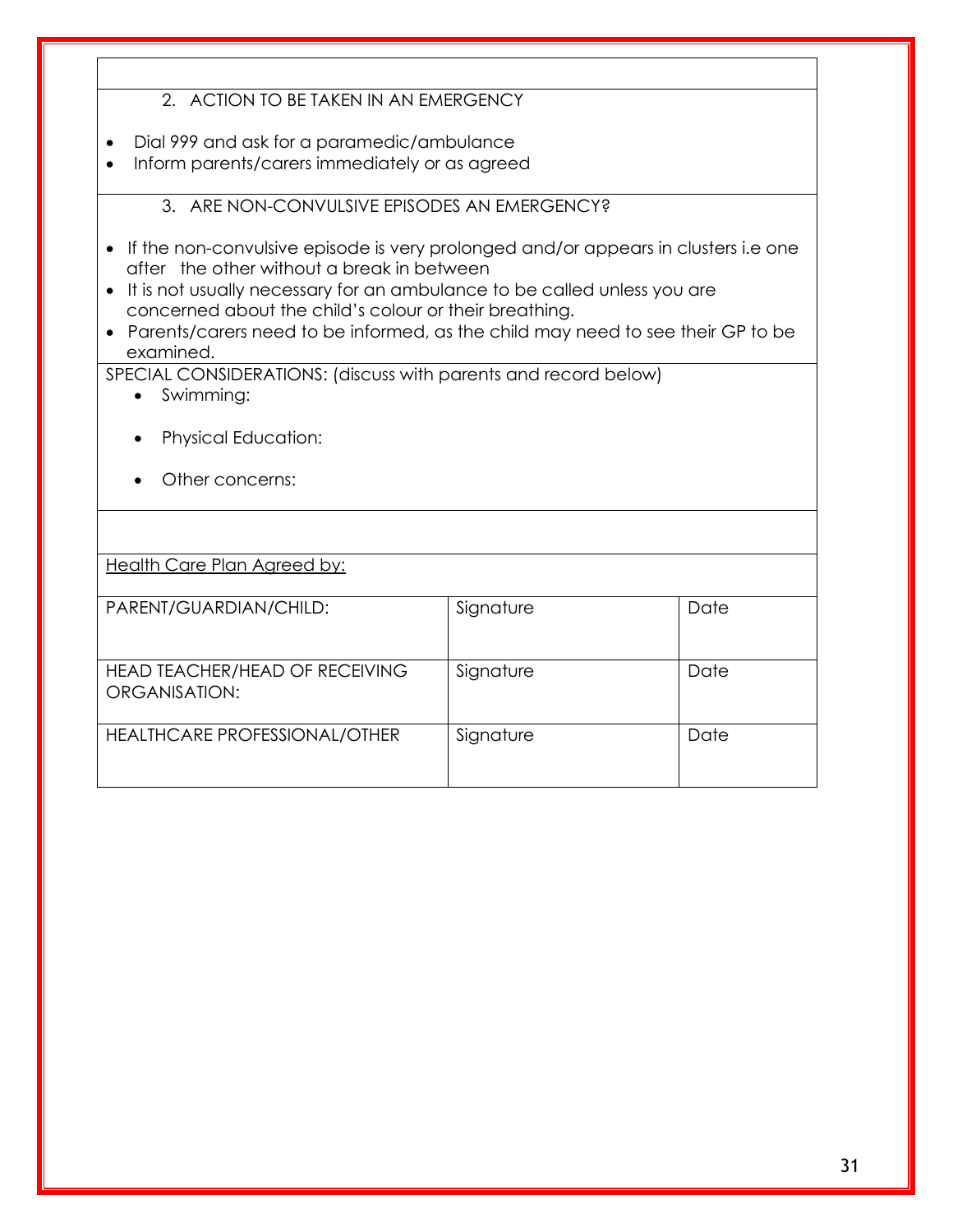#### FIRST AID FOR EPISODES

#### CONVULSIVE EPISODES

- Do not move child/young person during the episode, unless in danger
- Do not put anything between the teeth
- Do not restrict their movement
- Do not give anything to eat or drink until fully conscious
- Do protect head from injury by carefully placing something soft under head
- Do turn them onto their side into the recovery position as soon as jerking stops or earlier if breathing is difficult, or he/she has vomited
- Do stay with the child/young person until fully recovered
- Do talk to the child/young person, even though you think they may be unable to hear you
- Note length of episode, follow Care Plan and Record

#### NON- CONVULSIVE EPISODE

- Do not try to stop the episode
- Guide away from danger
- Be understanding and talk reassuringly throughout the episode
- Repeat any instructions/information which may have been missed
- Note length of episode, follow Care Plan and Record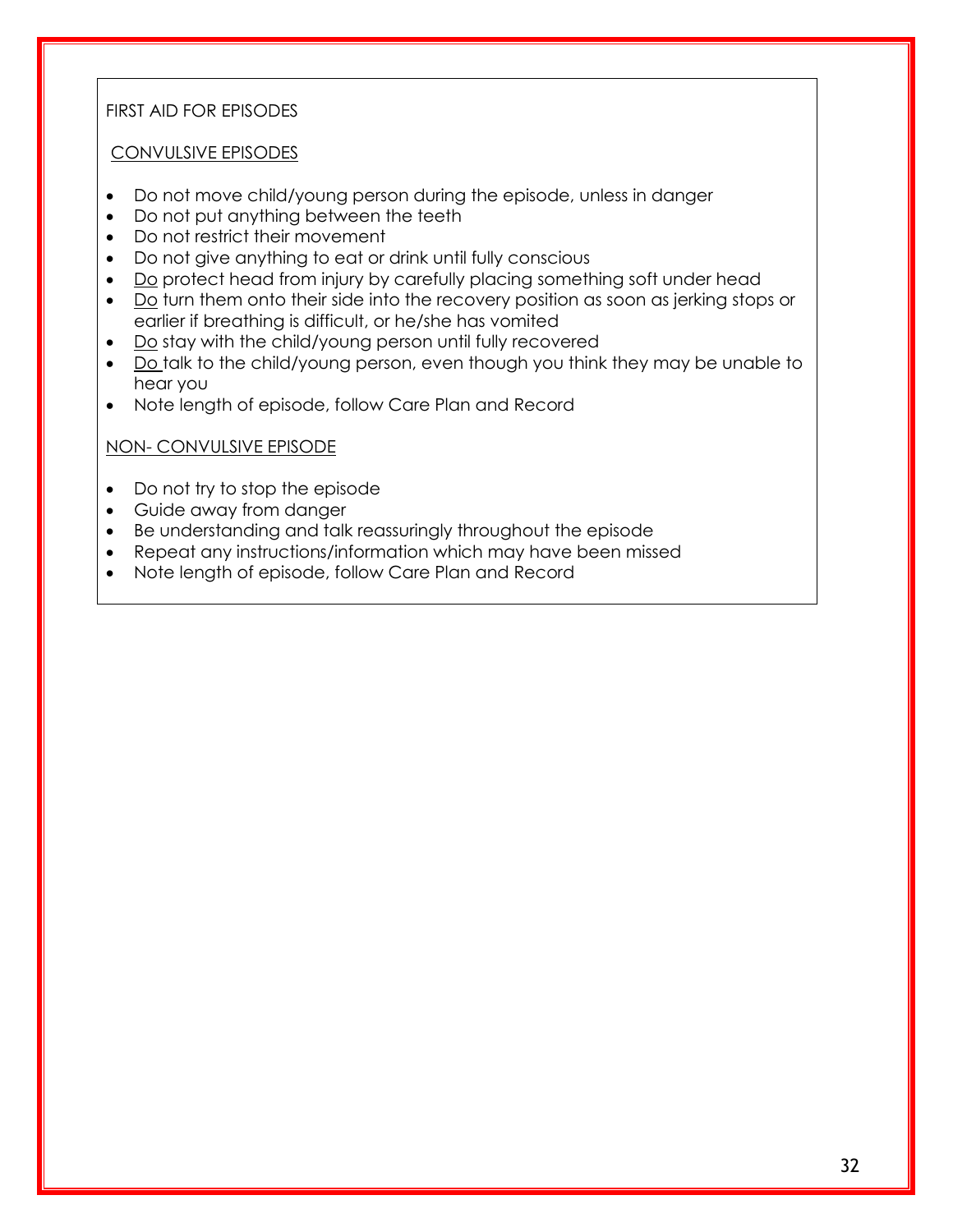#### **Appendix 5 Letter to Parents re: Implementation of IHCP**

Dear Parent/Carer,

#### **RE: DEVELOPING AN INDIVIDUAL HEALTHCARE PLAN FOR CHILDREN WITH MEDICAL CONDITIONS**

In line with our policy 'Supporting Pupils with Medical Conditions' we are asking you to confirm with/inform us of any medical condition your child may have that the school would need to be aware of. This includes medical conditions such as asthma, epilepsy, diabetes or allergies that require medication or specialist knowledge/intervention.

A central requirement of the policy is for an individual healthcare plan to be prepared, setting out what support the each pupil needs and how this will be provided. Individual healthcare plans are developed in partnership between the school, parents, pupils, and the relevant healthcare professional who can advise on your child's case. The aim is to ensure that we know how to support your child effectively and to provide clarity about what needs to be done, when and by whom. Although individual healthcare plans are likely to be helpful in the majority of cases, it is possible that not all children will require one. We will need to make judgements about how your child's medical condition impacts on their ability to participate fully in school life, and the level of detail within plans will depend on the complexity of their condition and the degree of support needed.

We would like to invite parents of those children who have a medical condition to meet with the class teacher and school nurse in the New Year. To do this, please book an appointment with them by signing up for a time at the school office for xxx to begin the process of developing your child's individual health care plan (IHCP).

I hope that this is convenient for you and would be grateful if you could sign up as soon as possible. Please let us know if you would like us to invite another medical practitioner, healthcare professional or specialist and provide any other evidence you would like us to consider at the meeting as soon as possible. We look forward to working with you to ensure your child's Individual Health Care Plan is effective and that you are fully involved in the process.

Yours sincerely,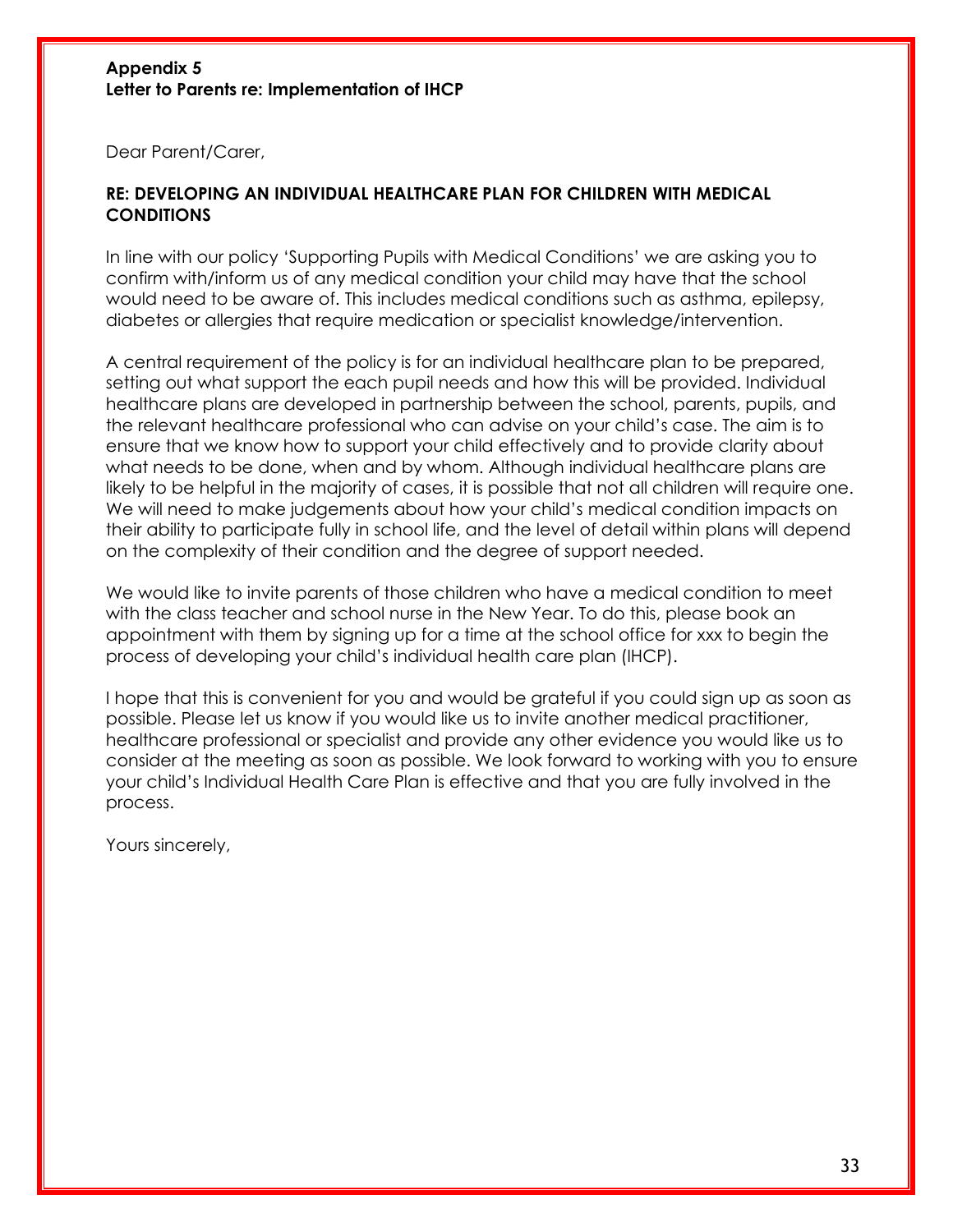#### **Appendix 6 Model Process for developing an IHCP**

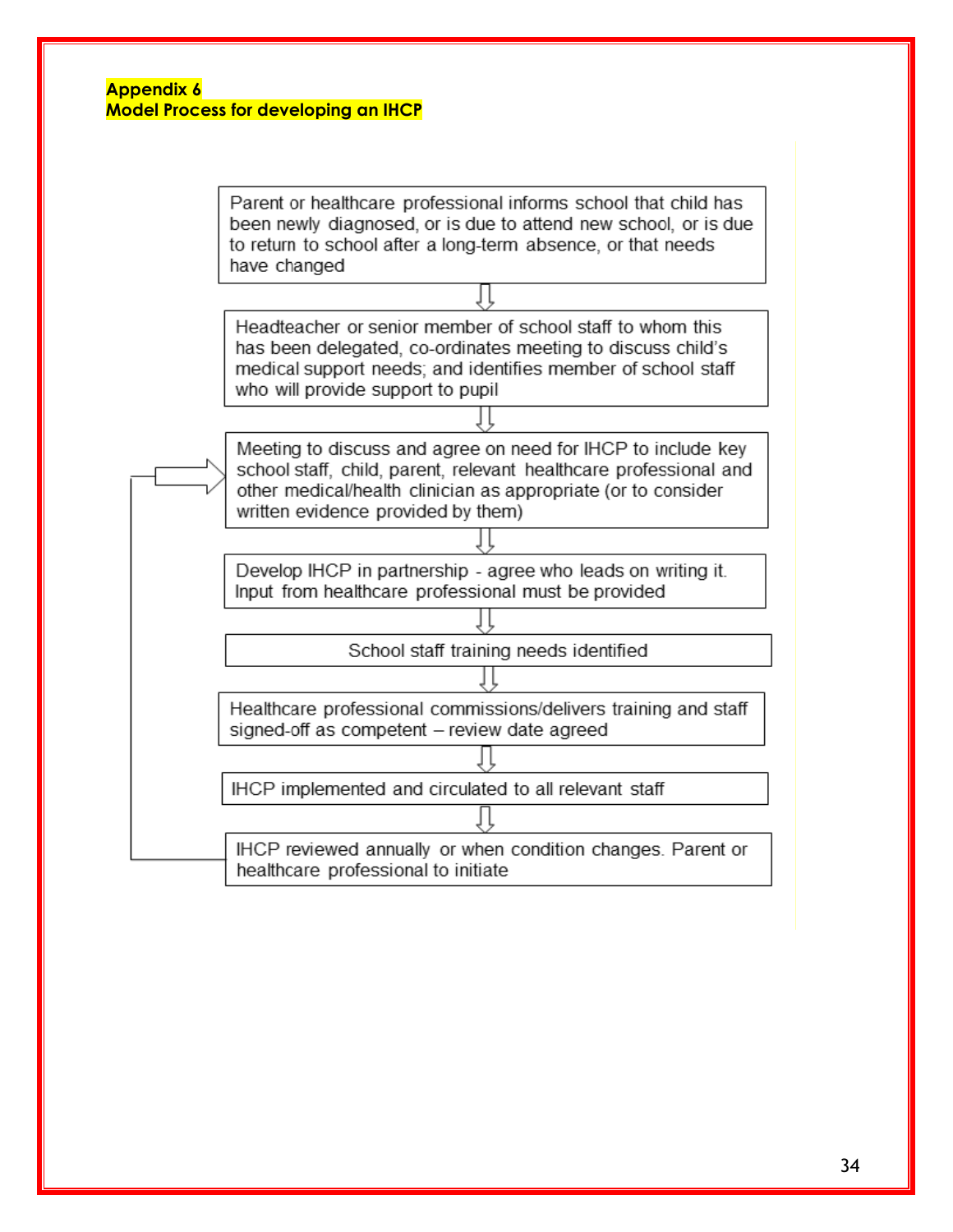#### **Appendix 7 Parental Permission for school staff to Administer Medicine**

#### **Request by parent for school to administer medication as prescribed by GP ONLY**

The School is unable to administer medication unless your signed agreement has been received

| <b>Details of Pupil</b>                                                                |                                                                                  |  |  |
|----------------------------------------------------------------------------------------|----------------------------------------------------------------------------------|--|--|
| Surname:                                                                               |                                                                                  |  |  |
|                                                                                        |                                                                                  |  |  |
| Forename (s):                                                                          |                                                                                  |  |  |
|                                                                                        |                                                                                  |  |  |
| Address:                                                                               |                                                                                  |  |  |
|                                                                                        |                                                                                  |  |  |
| Date of Birth:                                                                         |                                                                                  |  |  |
|                                                                                        |                                                                                  |  |  |
|                                                                                        |                                                                                  |  |  |
|                                                                                        |                                                                                  |  |  |
| <b>Registration Group:</b>                                                             |                                                                                  |  |  |
| <b>Medical Needs</b>                                                                   |                                                                                  |  |  |
| Condition of Illness:                                                                  |                                                                                  |  |  |
|                                                                                        |                                                                                  |  |  |
| Name/Type or medication (as described on the container)                                | Date                                                                             |  |  |
| Prescribed:_____________                                                               |                                                                                  |  |  |
|                                                                                        |                                                                                  |  |  |
|                                                                                        | For how long will your child take this medication? _____________________________ |  |  |
|                                                                                        |                                                                                  |  |  |
| Full Directions of use:                                                                |                                                                                  |  |  |
|                                                                                        |                                                                                  |  |  |
| Dosage:____________________                                                            | Method: ____________________________                                             |  |  |
|                                                                                        |                                                                                  |  |  |
|                                                                                        |                                                                                  |  |  |
| Timing:                                                                                |                                                                                  |  |  |
| Known side effects:                                                                    |                                                                                  |  |  |
|                                                                                        |                                                                                  |  |  |
| Procedures to take in an emergency:                                                    |                                                                                  |  |  |
|                                                                                        |                                                                                  |  |  |
| I accept that this is a service that the school/setting is not obliged to undertake. I |                                                                                  |  |  |
| understand that I must notify the school/setting of any changes in writing             |                                                                                  |  |  |
|                                                                                        |                                                                                  |  |  |
|                                                                                        |                                                                                  |  |  |